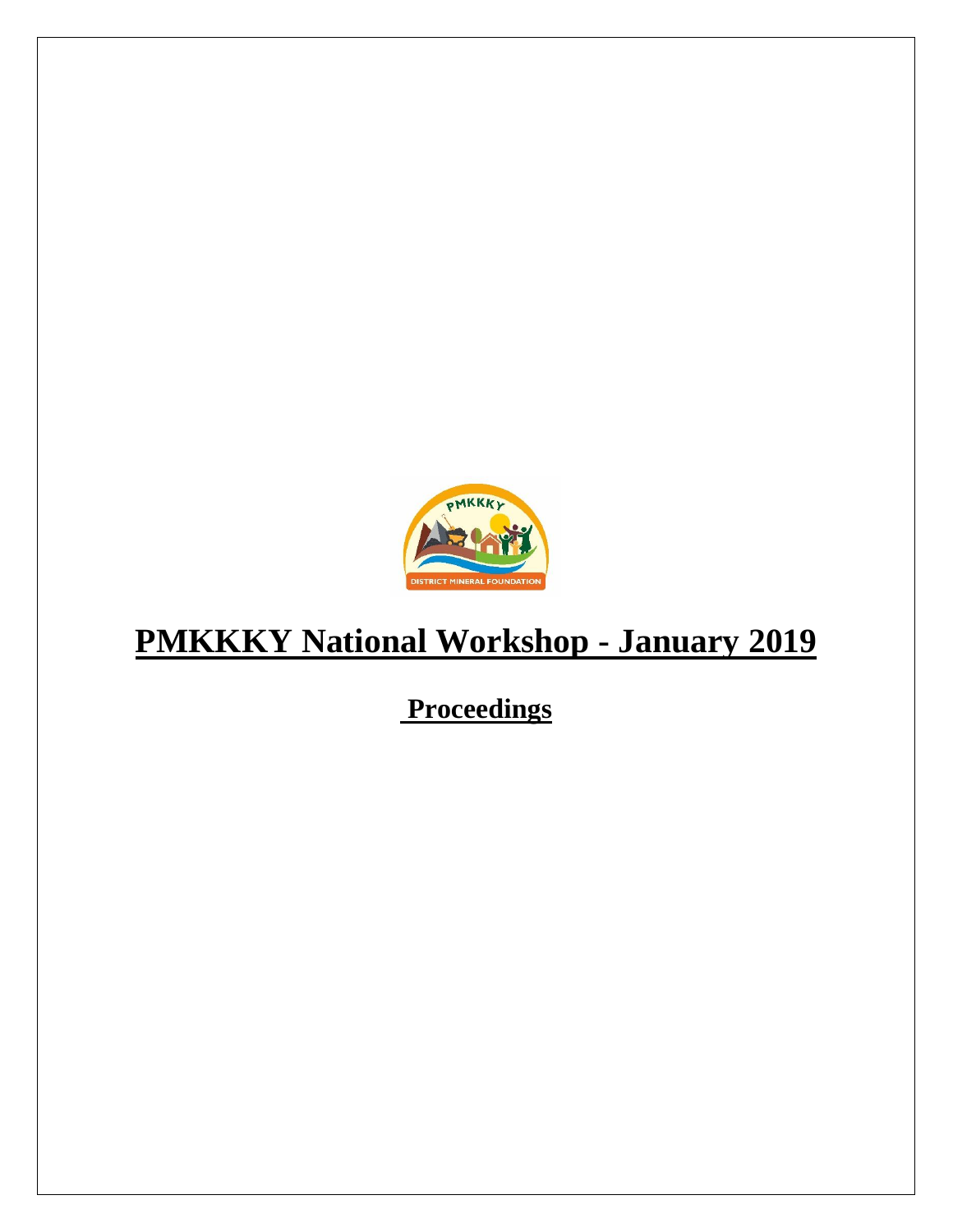The first National Workshop on District Mineral Foundation (DMF) and Pradhan Mantri Khanij Kshetra Kalyan Yojana (PMKKKY) was held on 18<sup>th</sup> January, 2019 at Dr. A.P.Shinde Symposium Hall, NASC Complex, Pusa, New Delhi. The workshop was inaugurated by Hon'ble Minister of Mines Shri Narendra Singh Tomar in the presence of Secretary Mines, Shri Anil Mukim, Additional Secretary Mines, Dr K. Rajeswara Rao, Joint Secretary Mines, Dr N.K.Singh.

District Collectors from Districts with DMF collection more than Rs. 25 crore, officials from the State Mining Departments of 21 Major Mineral rich States of the country as well as Ministry of Drinking Water and Sanitation, Ministry of Environment, Forest and Climate Change, Ministry of Rural Development, Ministry of Tribal Affairs, Ministry of Health and Family Welfare, Ministry for Women and Child Development, Ministry of Human Resource Development, Ministry of Water Resources were invited to participate in the workshop. About 200 officials from different States participated in the workshop including 21 District Collectors/ CEOs, Zila Panchayat.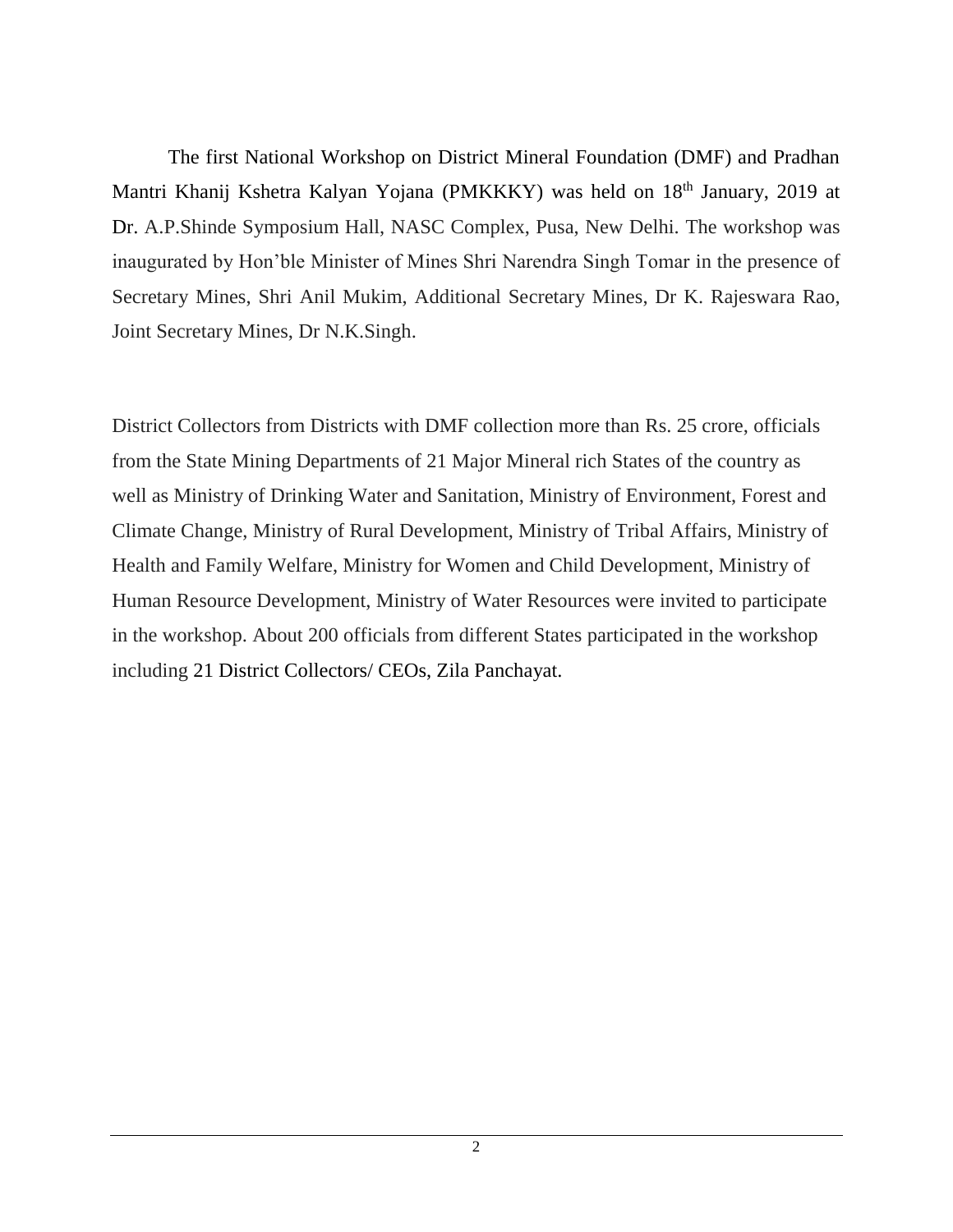In his welcome address Dr N.K.Singh, Joint Secretary, welcomed the Hon'ble Union Minister for Mines, senior officials from the Ministry of Mines, Other Ministries & State Mining Departments and participants attending the workshop. In his welcome remarks he briefed about the total fund collected under DMF and utilization of these funds.

Shri Anil Mukim, Secretary Mines briefed about the genesis of District Mineral Foundation (DMF), National Mineral Exploration Trust (NMET) and Pradhan Mantri Khanij Kshetra Kalyan Yojana (PMKKKY). He apprised that 53 mineral blocks having resource value of 225851 crore have been auctioned post MMDR (Amendment) Act 2015. This generated an estimated revenue of 1,83,000 cr for the State Governments. The cumulative royalty DMF and NMENT contribution on account of auction Rs. 40012 cr out of which Rs 35725 cr for DMF and 715crore for NMET. He highlighted that mineral exploration in the country is being funded through NMET and total funds to the tune of Rs. 1350 cr have been accrued upto March 2018 in NMET. Out of this, Rs. 150 cr has been planned for Mineral exploration in the current Financial Year. 157 mineral exploration projects at a cost of Rs.502.87 cr have already been approved under NMET. Further, he highlighted the objective of PMKKKY and advised that DMF funds should be utilized for the overall development of the mining districts. He also highlighted the fact that as per data collected from States only 24% of the DMF funds have been utilized so far which is not very encouraging and steps should be taken to improve this. Secretary Mines explained that this workshop is arranged to encourage discussions to devise ways to improve the functioning of scheme. The reason behind inviting District Collectors is to understand the experiences and challenges faced by them while implementing the scheme. He expressed his confidence that the discussion in the workshop will bring out methods to improve transparency in implementation of projects under PMKKKY. He also advised States to take steps to complete audit of DMF funds by the end of this financial year and thereafter each successive year.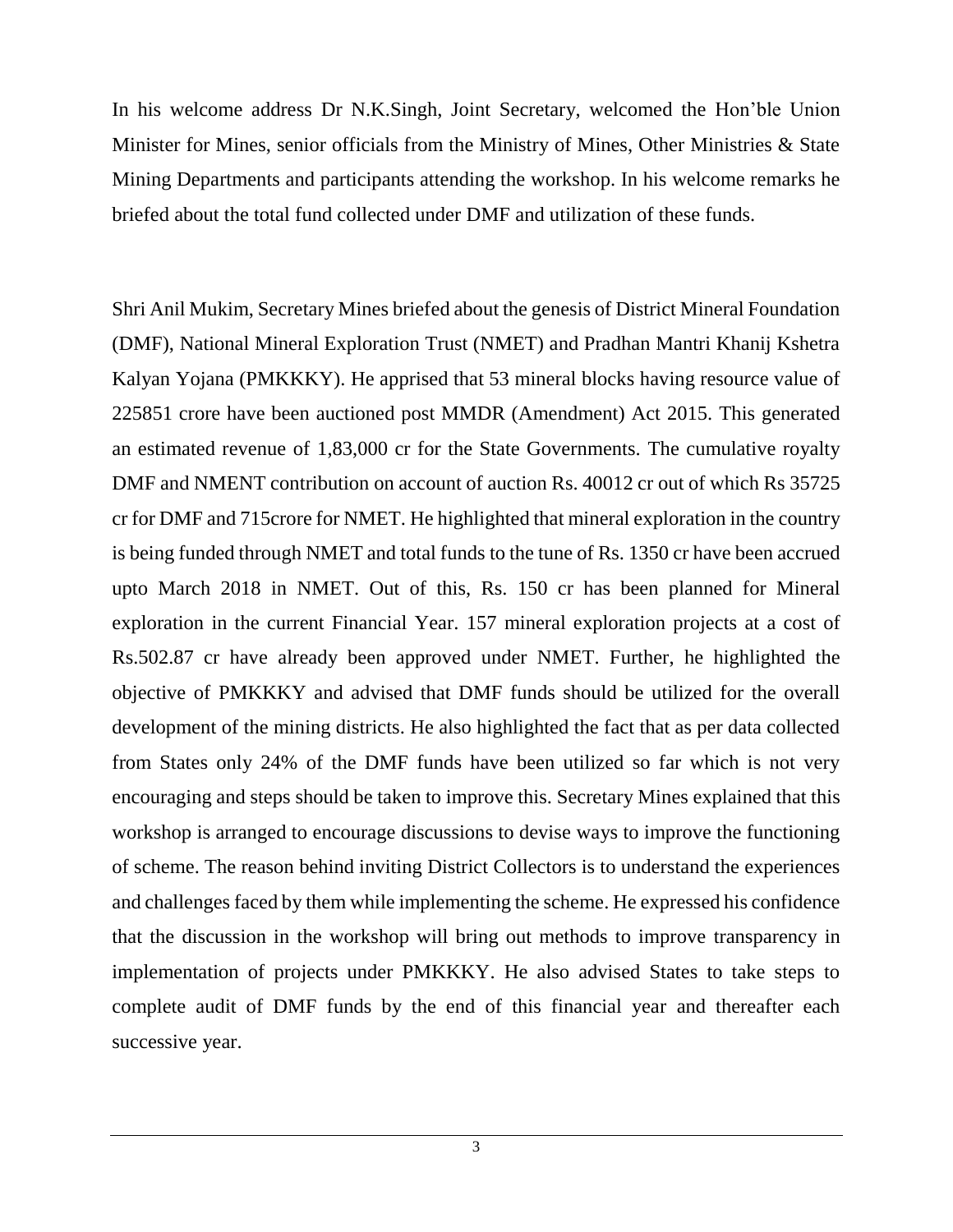The booklet TRANSFOR"MINING" India was released by Hon'ble Minister of Mines. The booklet gives a glimpse into the DMF/PMKKKY scheme across the country including analysis of the utilization of the DMF funds by the districts and also covers the key projects undertaken by the district mineral foundations in various States, Guidelines etc.

In his key note address, Hon'ble Union Minister highlighted the rich mineral resources of the country which will help in improving not only the economic growth of the country but also the livelihood of mining affected people. In order to bring transparency, accountability and to facilitate mining in the country the MMDR Act was amended in the year 2015 under the leadership of Hon'ble Prime Minister, Sh. Narendra Modi. Hon'ble Minister in his address highlighted the notable turnaround in the mining affected areas after implementation of DMF/PMKKKY. He emphasized that the districts should have target based projects and should focus on timely deliveries and also increase the percentage share of fund utilization for bringing significant relief to mining affected regions and people. With the accrual of Rs. 23,606 crores, DMF has ushered a positive perception about mining industry. Estimated accrual of more than Rs 2.5 lakh crore in next 25 years in DMF and its optimum utilization in implementation of PMKKKY has the potential of developing the area affected by mining and also to improve the quality of life of people affected by mining. This workshop is an attempt to showcase the developmental works that are being carried out in the districts and also brainstorm on the challenges faced by districts in implementation of projects under PMKKKY and learning from success stories.

Hon'ble Minister stressed on the necessity to take a planned approach with definite timelines, involving local population in implementation of projects to mitigate the basic problems of the areas giving importance to issues like providing clean drinking water, medical facilities, sanitation etc. The District Collectors at the district level and Principal

4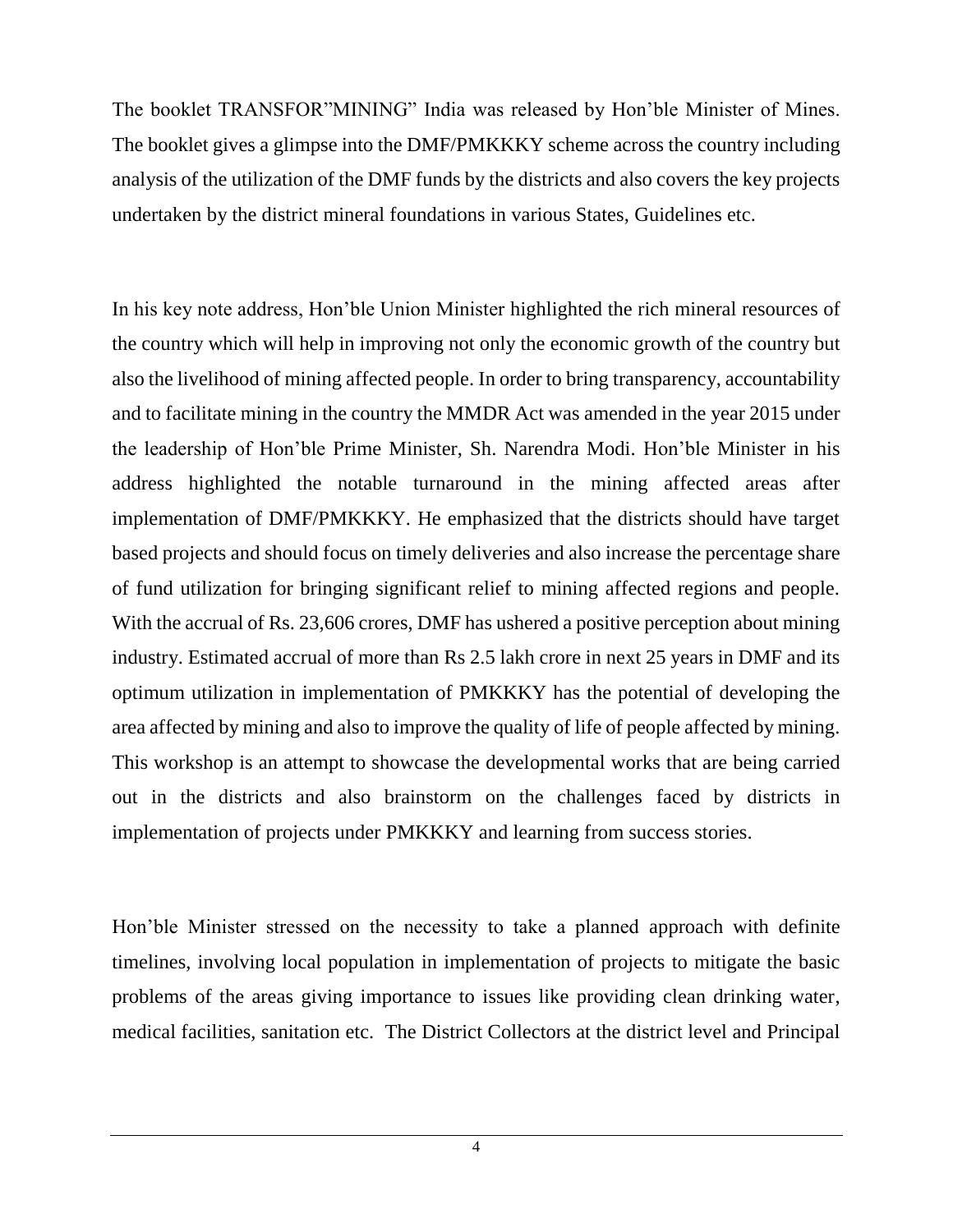Secretaries at the State level should analyze the basic problems of the people in the area to make plans accordingly to address the same within stipulated time frame. He insisted upon the involvement of people representatives MP, MLA/MLC, zila panchayat, gram panchyat, Municipal Corporation etc. in project implementation. He assured that the recommendations from the workshop will be discussed and considered, in order to improve the effectiveness PMKKKY guidelines.

Dr. K. Rajeswara Rao, Additional Secretary, Ministry of Mines made a presentation on Challenges in the implementation of DMF/PMKKKY. He focused on the challenges faced in the identification of affected areas, selection of schemes, convergence with other schemes of Central and State Governments, utilization of DMF funds as per guidelines, sharing of funds with other districts etc. He also emphasized on the need to address tribal issues under DMF and to create awareness about DMF in the affected areas through display boards and other means, the need to ensure transparency, accountability & ensuring intergenerational equity in fund spending etc. He advised the DMFs to identify directly affected area by demarcating as has been done by Telangana where an area of 10 km radius is considered taking the mining area as center point, to utilize 5% funds for administrative purposes in order to bring professionalism at District and State level for better planning and monitoring of projects and to adhere to the ratio of utilization of funds under high and other priority areas etc. He also emphasized that the State Government / District Collectors may devise a process of identifying directly/indirectly affected area/people/family by constituting a Committee at district level as per guidelines. He advised that in the year 2019-2020, enhanced utilization of funds is to be ensured through proper formulation of proposals and planning. Evaluation mechanism for the scheme should be worked out in a way that we can get feedback from communities and people.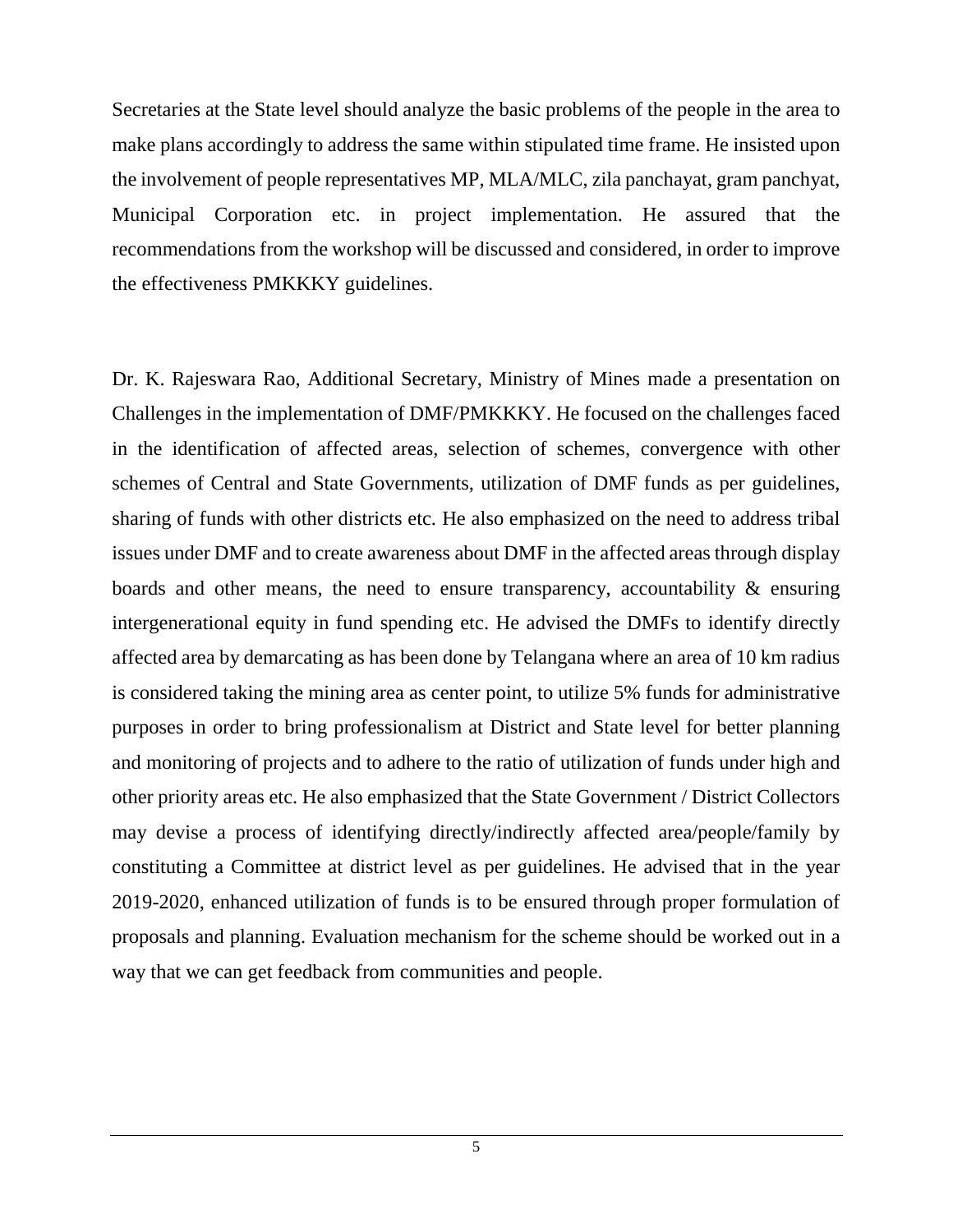Shri Niranjan Kumar Singh, Joint Secretary, Ministry of Mines in his presentation highlighted various provisions of DMF/PMKKKY made in guidelines issued by Govt. of India from time to time and MMDR Act, 1957. He emphasized on preparing, maintaining and updating the lists of directly and indirectly affected areas as well as the affected people. Regarding transparency and public accountability he pointed out that DMFs should prepare annual plans in order to address the long term and short term needs of mining affected people and to make investment accordingly by efficient utilization of DMF funds and also ensure that the development and welfare activities taken up under the PMKKKY should complement the ongoing scheme / projects by the State as well as the Central Government. He also emphasized on the need of taking up projects for improvement of environment in mining affected area, common infrastructure facilities for transport of minerals, mine effluent treatment plant etc.

Shri Sanjay Bobde, NISG in his presentation highlighted the IT initiatives taken by the Government for proper monitoring and implementation of DMF / PMKKKY. He gave details of various modules developed for monitoring and implementation of PMKKKY and elaborated on the salient features of the PMKKKY portal.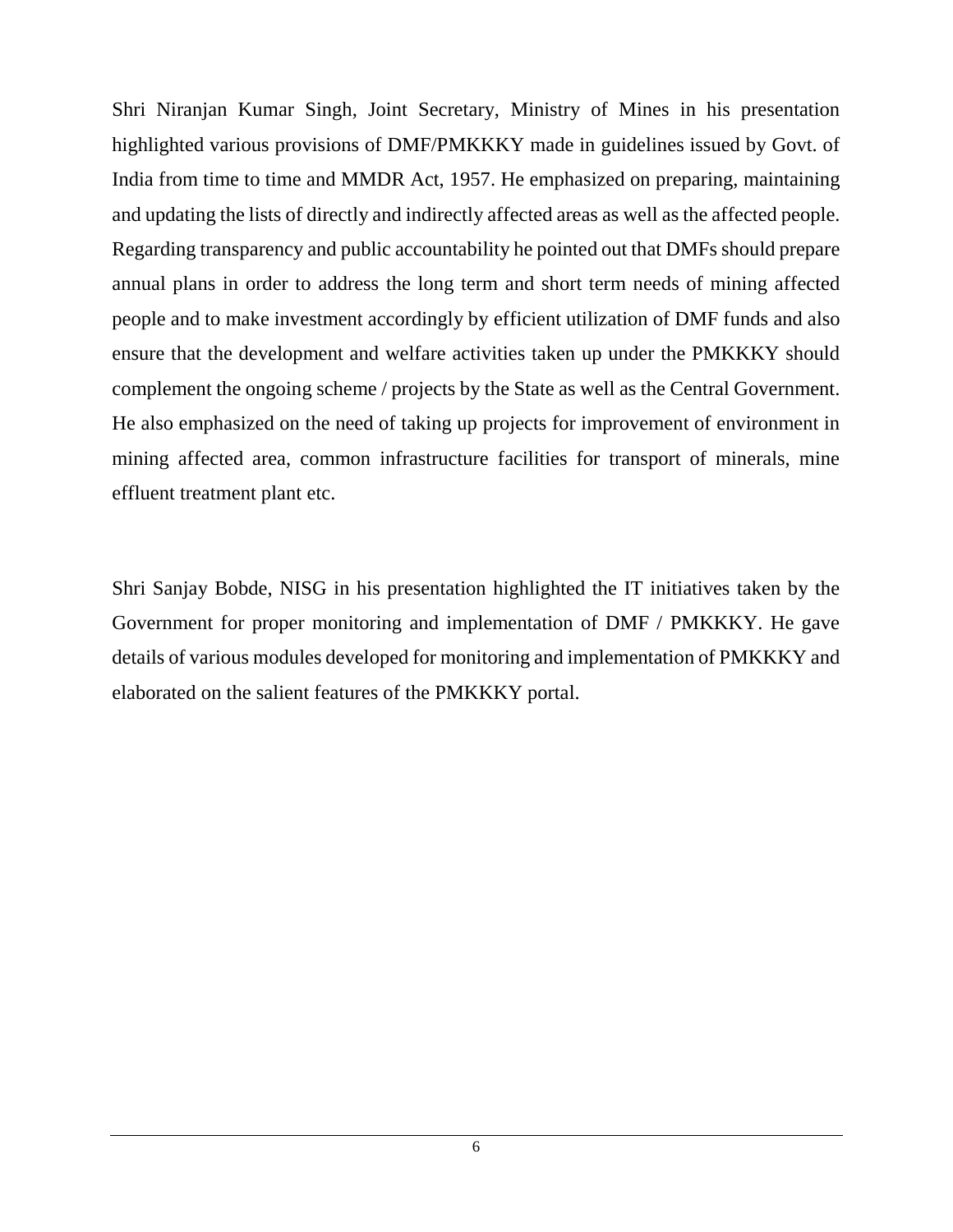### B**EST PRACTICES BEING FOLLOWED IN IMPEMENTATION OF DMF/PMKKKY**

Entries were invited by the Ministry of Mines from the district collectors of 93 districts having DMF collection more than 25 cr., on the best practices being followed for effective and efficient implementation and utilization of DMF Funds. Based on the presentations submitted by the District Collectors, following 10 districts were selected to make presentations on DMF implementation in their districts.

- 1. Dr. Ram Prasanth Manohar, District Collector, Bellary, Karnataka
- 2. Shri S. Satya Narayan, District Collector, Kurnool, Andhra Pradesh
- 3. Shri Amit Kumar Singh, District Collector, Sonbhadra, Uttar Pradesh
- 4. Shri Jitendra Kumar Singh, Deputy Commissioner, Chatra, Jharkhand
- 5. Shri W B Chandrashekhar; Joint Director, Vishakhapatnam, Andhra Pradesh
- 6. Shri Anjanayelu Dodde, Deputy Commisioner, Dhanbad, Jharkhand
- 7. Shri Priyank Mishra, CEO, Zila Panchayat, Singrauli, Madhya Pradesh
- 8. Shri Bhunesh; Project Director DRDA, Sundergarh, Odisha
- 9. Shri P W Johnson, Project Director DRDA, Vikarabad, Telangana
- 10.Shri Asif Ansari, Mining Engineer, Rajsamand, Rajasthan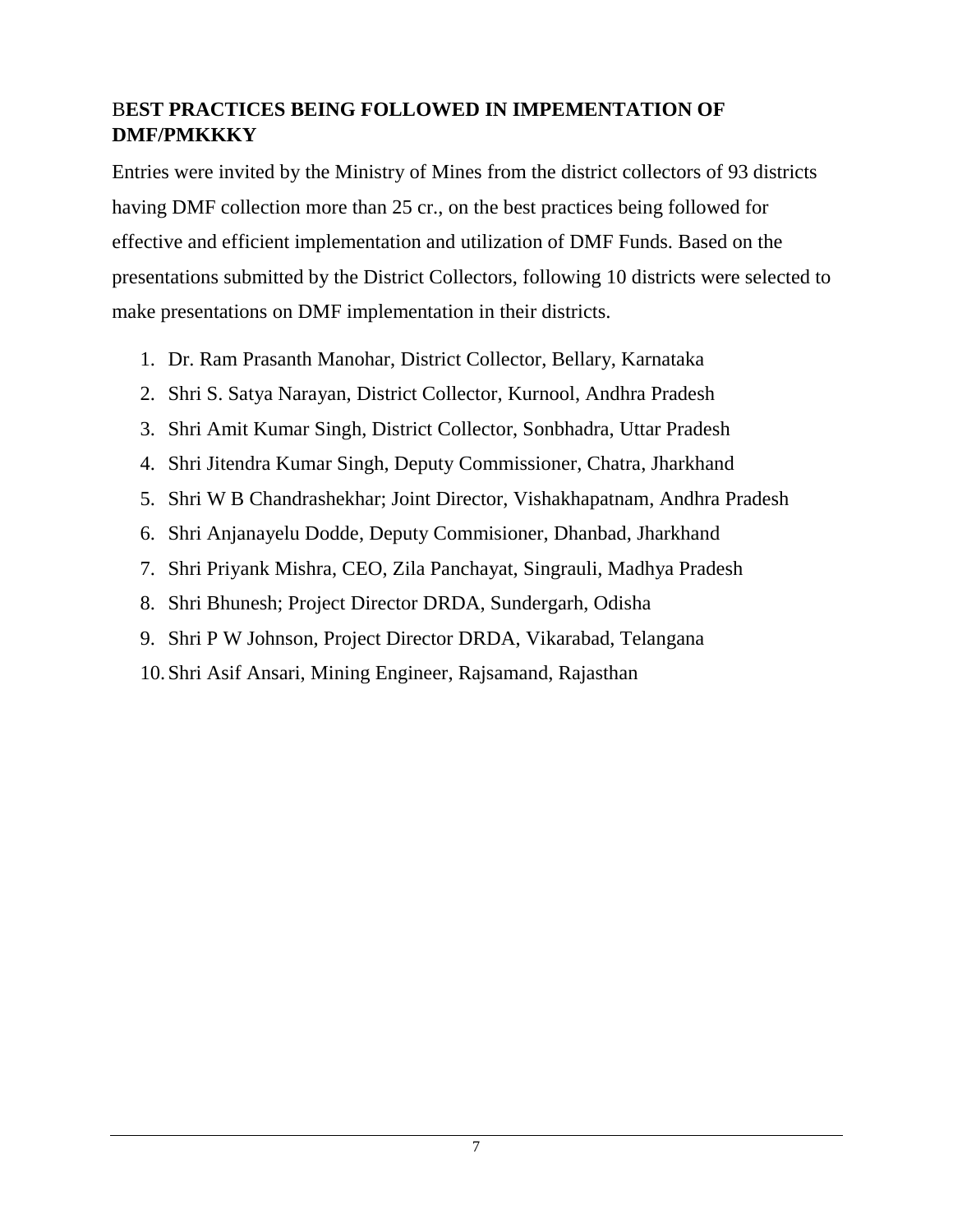Dr. Ram Prasanth Manohar, District Collector, Bellary, Karnataka, stated that the main objective of DMF action plans is to undertake ameliorative and mitigating measures in and around mining areas of Bellary district. He highlighted some of the important schemes undertaken under the DMF/PMKKKY viz. "Vidyarti Belaku" scholarship Scheme- for fellowship to students and "Dr. A P J Abdul Kalam" Schemes-for honorarium for guest teachers and lecturers. Under "Vidyarti Belaku" scholarship Scheme, students with more than 80% attendance and performance above 50% have been credited with Rs. 2000/- in their bank accounts. This has helped in supporting poor students. A night school scheme has been initiated in the district under which 284 night school where students stay after school, are operational. This has helped in creating a conducive study environment.

The other ongoing projects in the district are in the areas of Drinking water, Health, Afforestation, Agriculture & Physical Infrastructure etc. for the mining affected (Directly & Indirectly) areas.

Shri S. Satya Narayana, District Collector, Kurnool, Andhra Pradesh explained the procedure for project implementation in his district. He informed that the works being executed under DMF are monitored by other Government Executive Agencies. After scrutiny of all documents by Executive Agencies, payments are made through Comprehensive Financial Management System.

299 Virtual Classrooms at the cost of Rs. 13.35 Crores have been setup in the Zilla Parishad High Schools, Model Schools and Govt. Junior Colleges. This helped in increasing migration of students from Private / Corporate schools to Government Schools. Electrification of building and construction of toilets in Anganwadi centres was taken up which has helped in improving enrolment of children in these centres.

8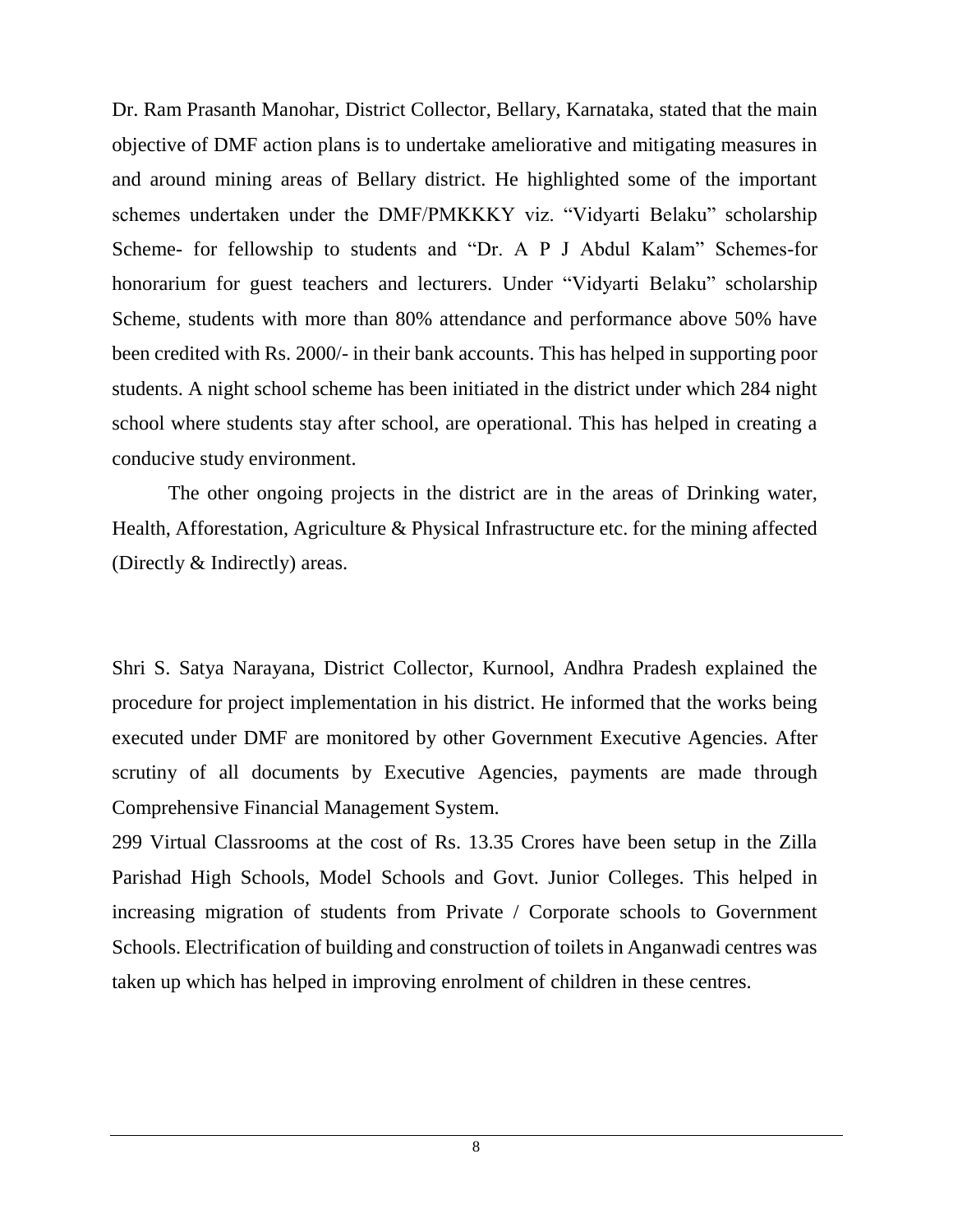The "Korra Payasam" scheme benefited anemic pregnant women in the district. This helped in reducing anemia levels from 85% to 62.5%. Material deaths have reduced from 39 (in last quarter of  $207 - 18$ ) to 11.

Some of the projects taken up under the scheme are supply of the study material (Vijaya Deepika), installation of hydraulic OT Table, Mobile X-ray machine, ICU coats etc.

Shri Amit Kumar Singh, District Collector, Sonbhadra, Uttar Pradesh explained that poverty, water scarcity, hilly terrain, high tribal population and left wing extension are basic problems in Sonbhadra district. To handle these problems, innovative projects are being undertaken.

High fluoride content in underground water that affects the health of the inhabitants leading to fluorosis is a major concern in the district. To deal with the problem the district administration has given preference to projects to combat fluorosis under the sector Drinking Water and Healthcare. "Surface Water Based Distribution System" by Jal Nigam is one such project. This will benefit 52000 people in Anpara and Kuldomari areas. Also, "Fluoride Removal Systems" have been established.

3 Fly ash brick plants have been set up as mega convergence project between NRLM, SBM, Panchayati Raj and PMAY. Projects are also being taken up in the area of electrification, education and infrastructure etc.

Shri Jitendra Kumar Singh, Deputy Commissioner, Chatra, Jharkhand, deliberated on creation of an integrated district data and monitoring cell for DMF management as an initiative to create a centralized Cell for effective monitoring and evaluation.The District Administration, has prepared a Concept Note on carrying out an in-depth Need Assessment study and Knowledge Partnership with some premier educational institutions in the country.

9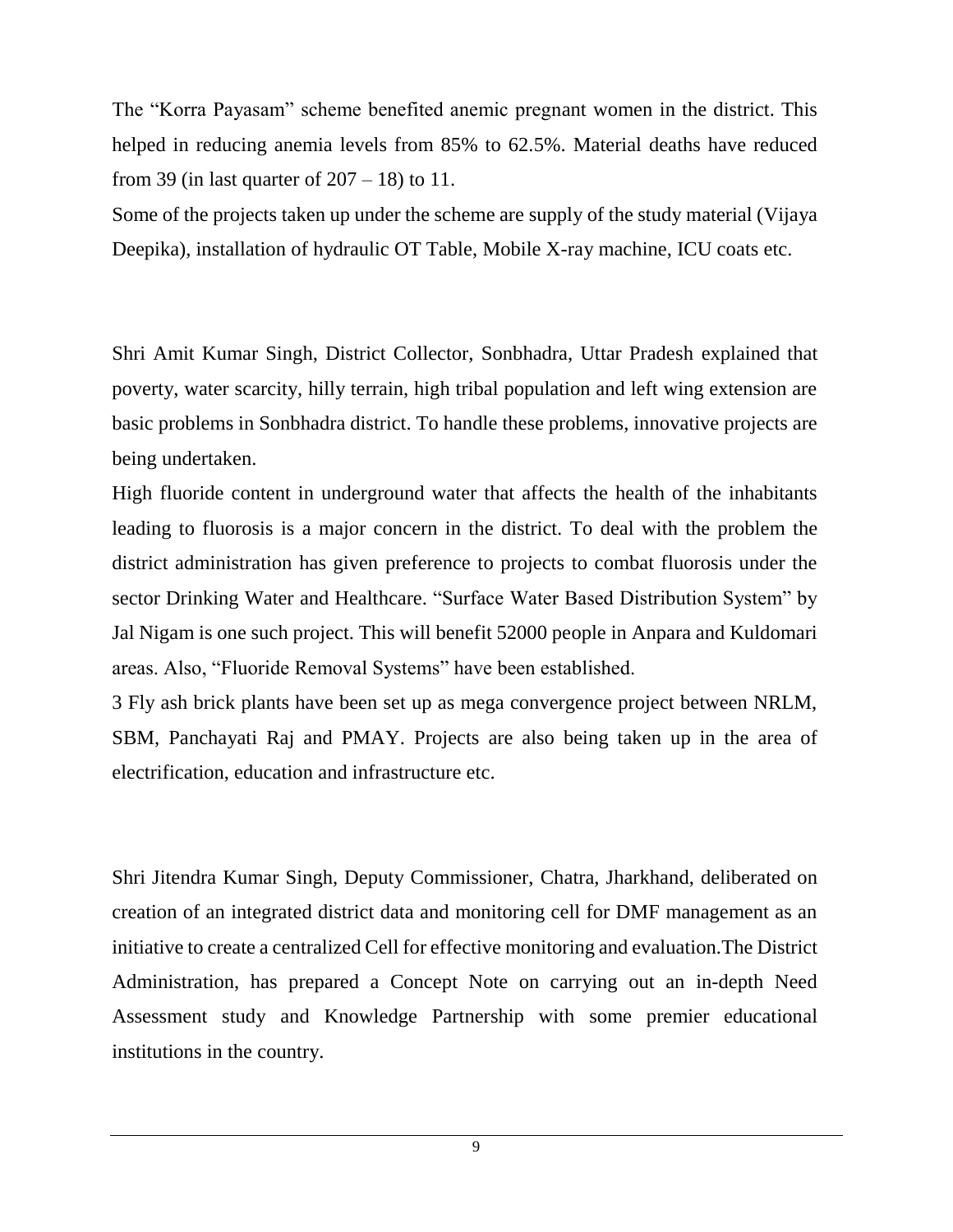Under project Aangan, 40 AWCs have been redeveloped and upgraded with the help of DMF funds. This has helped in improving the attendance and retention rate of children. In Arogya Kunji or Health Kit, 656 ASHA workers have been provided with a small bag containing medicines for common health ailments. These are distributed to the community free of cost.

Under project "Nidan", on pilot basis, 5 portable health cubes have been procured. These health cubes can perform 24 different kinds of essential medical tests. The initiative is intended to take place in camp mode so that health care reaches remotest places. Project Aangan, Ambulance service, project Nidan and Arogya Kunji constitute the "Swastha Chatra" initiative.

Shri W. B. Chandrashekhar, Joint Director (Mines), Vishakhapatnam, Andhra Pradesh explained that before referring the projects to the line department for cost estimation, consultations are held in the concerned Panchayats in the mining affected area. Once the projects are sanctioned, the concerned department is responsible for project monitoring and execution.

District has converged the works with MGNREGA, other State and Central schemes in order to fill gap and provide value addition to the works. With this convergence, Gravel roads in mining affected areas have been converted into CC roads. This reducing complaints due to reduction of dust and accessibility to roads during rainy season. Similarly, DMF facilitated additional infrastructure, medical equipment, procurement of ambulances, provision of safe drinking water through bore wells, pipelines etc.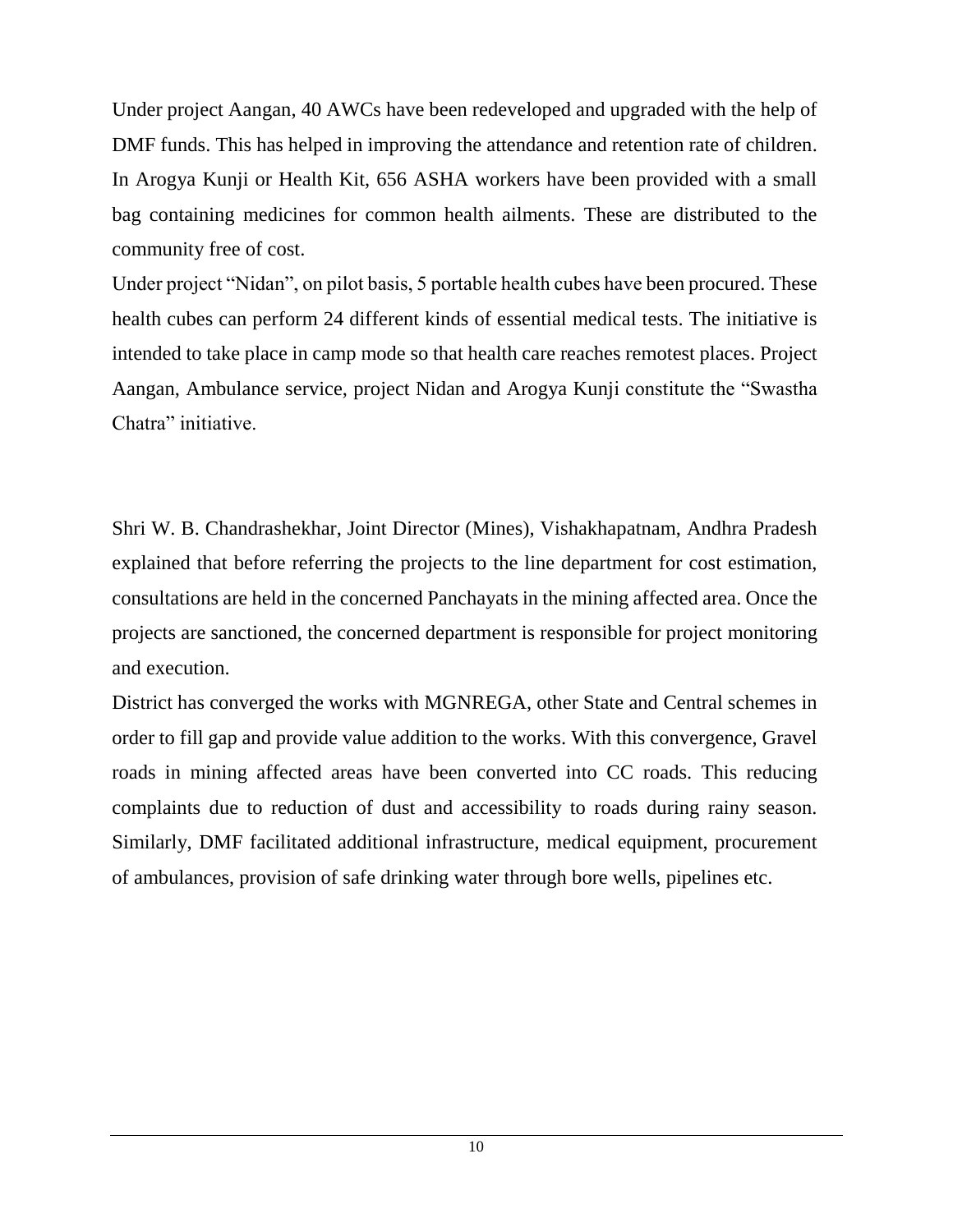Shri Anjanayelu Dodde, Deputy Commissioner, Dhandbad, Jharkhand informed that the sectors Health and Welfare, Urban Infrastructure, Community toilets, Drinking Water and Supply, Sanitation and Skill Development are the focus area for the district.

Under Skill development and self-employment, sewing centres have been established in 5 blocks at a total cost of Rs. 7 Cr. Also, DMF works have been converged with MGNREGA, 14th Finance, MPLAD, Agriculture etc.

Under this, training cum production centre for mushroom cultivation, floriculture, fishing duckry, poultry, horticulture, egg laying centre have been set up. In order to provide safe drinking water to all 301 villages, a mega water supply scheme has also been undertaken in Govindpur and Nirsa at a total cost of Rs. 483.97 Cr.

Shri Priyank Mishra, CEO, Zila Panchayat, Singrauli, Madhya Pradesh informed that DMF funds are being utilized under PMKKKY for the betterment of Education, Welfare of Aged and Disabled people, Skill Development and Physical Infrastructure etc. in his district.

8 Pipeline water supply schemes at the cost of Rs. 9.75 Crore have been sanctioned. These schemes will benefit 1.25 lakh persons. The health infrastructure has been extended and strengthened as per Indian Public health Norms at a total cost of Rs. 21.41 Crore.

Also, Rs. 78.26 Crore has been spent in education sector for development of school infrastructure. "Shiksha Sarathi" project has also been initiated for providing teachers in zero teacher's schools. Under health care, Rs. 5.50 crore was spent on distributing artificial equipment to 6431 disabled and 4400 old age beneficiaries. Major road construction projects of about 51.64 Kms. Are being undertaken under DMF.

Shri Bhunesh, Project Director DRDA, District Sundergarh, Odisha stated that District Administration has taken a decision to prevent deforestation on account of gathering of firewood by the villagers. To achieve this objective, 2550 no. of LPG connections have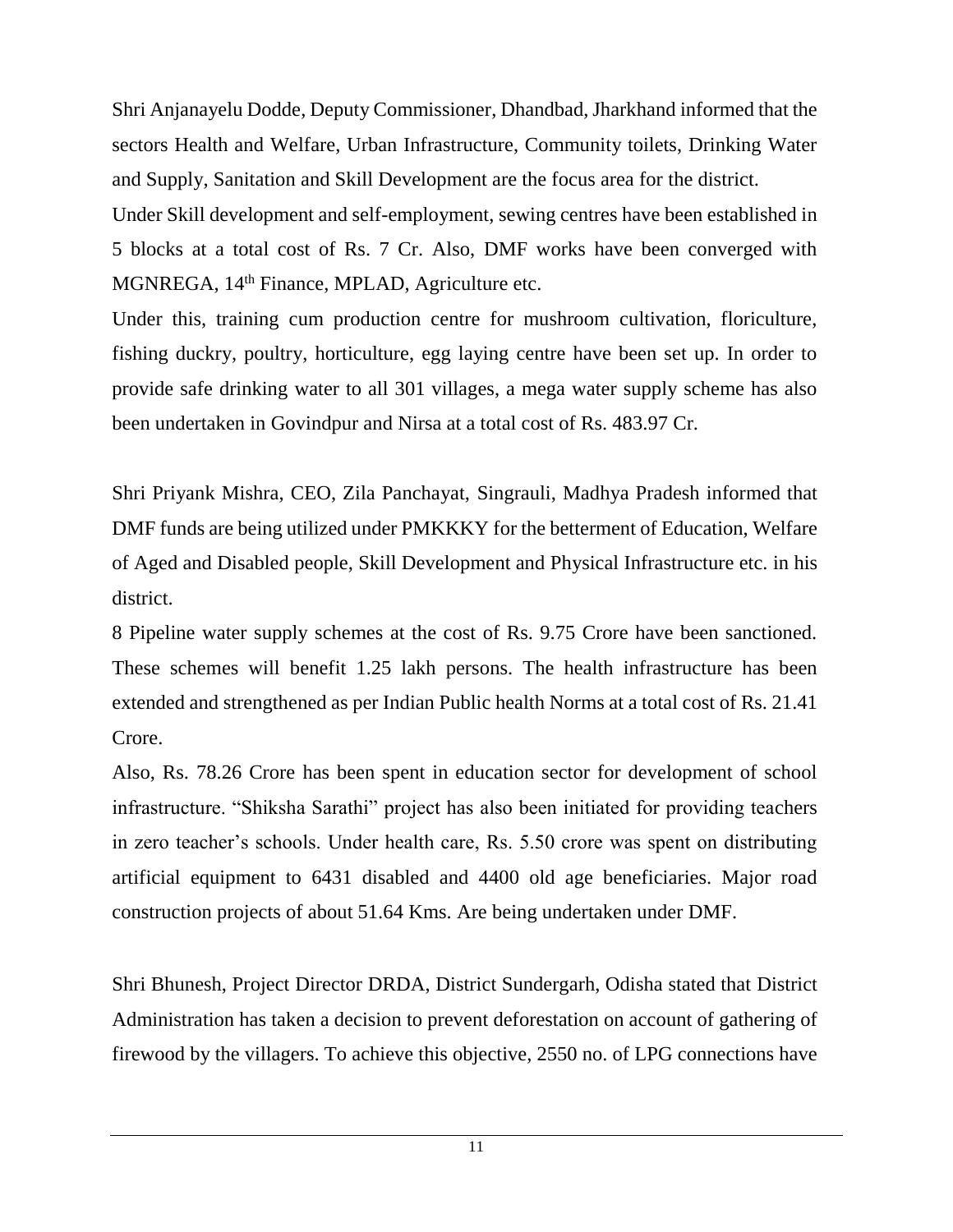been distributed in AWC building in their district. Drinking water project at the cost of Rs 9.36 crore to provide piped water supply by intake well, covering 20 wards of Rajgangpur municipality was undertaken under DMF. This has benefitted 10866 households. Urban plantation project at the cost of Rs 9.18 crore was undertaken to reduce the effects of harmful gases on the environment. Under the Health Care sector 25 medical vans at the cost of Rs 12.84 crore were procured to ensure health services to remote locations. In order to improve connectivity between blocks road construction projects have been undertaken in Tangrapali, Bonai, Lahunipada blocks.

Shri P W Johnson, Project Director DRDA,Vikarabad, Telangana informed that DMF, Vikrabad District has initiated several projects for providing socio economic and physical infrastructure and urban amenities in rural areas. Bharosa Support Centre has been started for Women and Children affected by violence and sexual abuse with an objective to reduce re-victimization of women and children. Under this program 256 victims were counselled and 116 were motivated to live normal life and also directed for self employment.

In order to provide safe drinking water to around 169 villages, 150 R.O. plants and 55 bore wells were constructed in the district.

For transforming health care, better ambience, infrastructure and equipment facilities were provided to 5 Government hospitals in the district.

Under the skill development sector, 1500 rural unemployed youth were trained for Police Recruitment board out of which 600 were selected.

12000 household latrines have been constructed with support from DMF funds under the ODF scheme.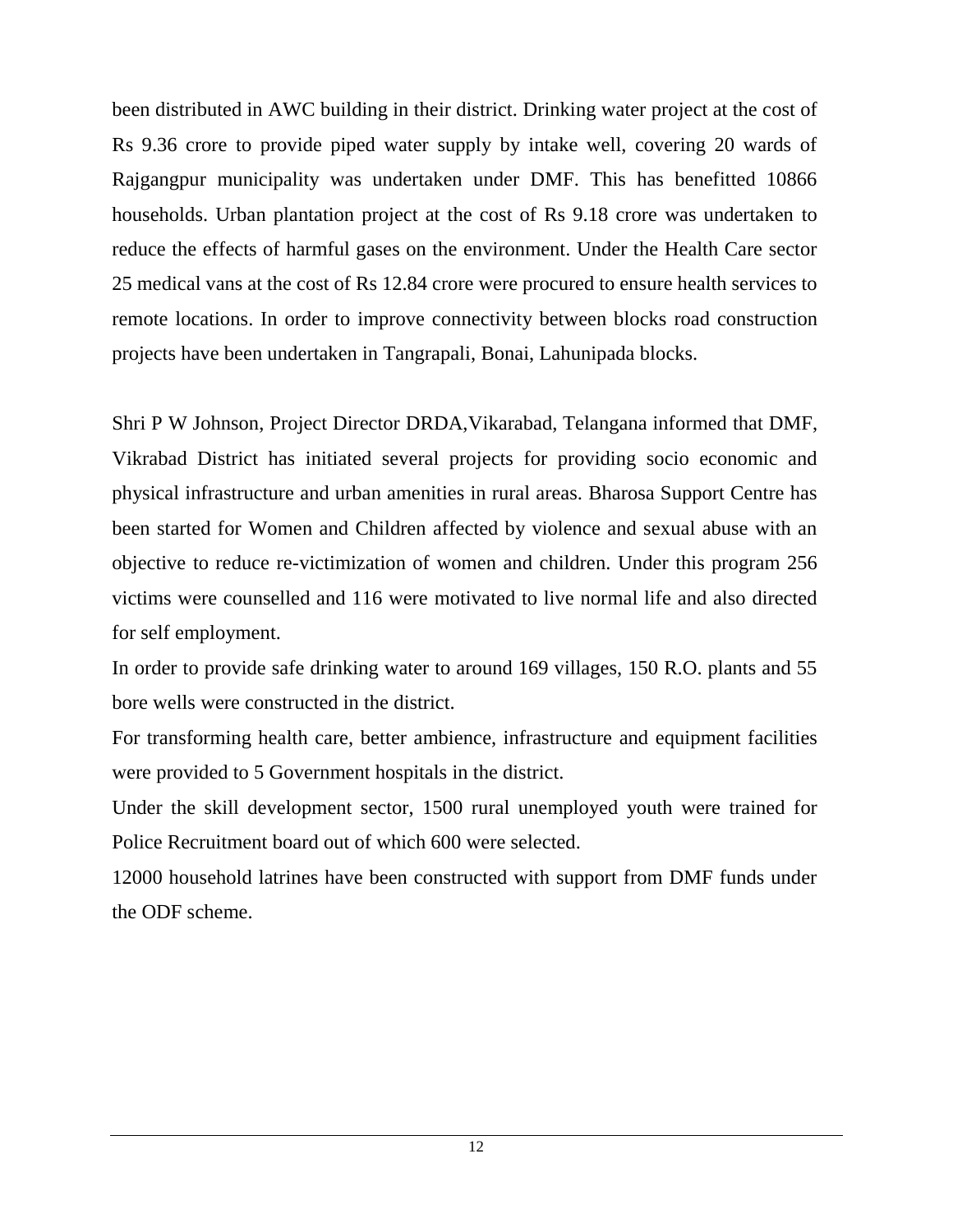Shri Asif Ansari, Mining Engineer, Rajsamand, Rajasthan informed that projects are undertaken by taking into account the requirement of the people in the area. The main projects undertaken are in the area of School Infrastructure Development, Road network development and maintenance, Plantation and Forestry work, Medical and Healthcare, PHC/CHC construction, Equipments and other facilities, Sanitation, common bathroom in village, Drinking Water scheme, Solar water pump etc.

Financial sanction to the tune of Rs 391.48 crore has been issued for the works out of which Rs 130 crore has been spent. The progress of works is monitored and reviewed regularly in the weekly meetings. The Departments also send latest progress reports to the member secretary each Friday. This ensures effective and timely implementation of the works in the district.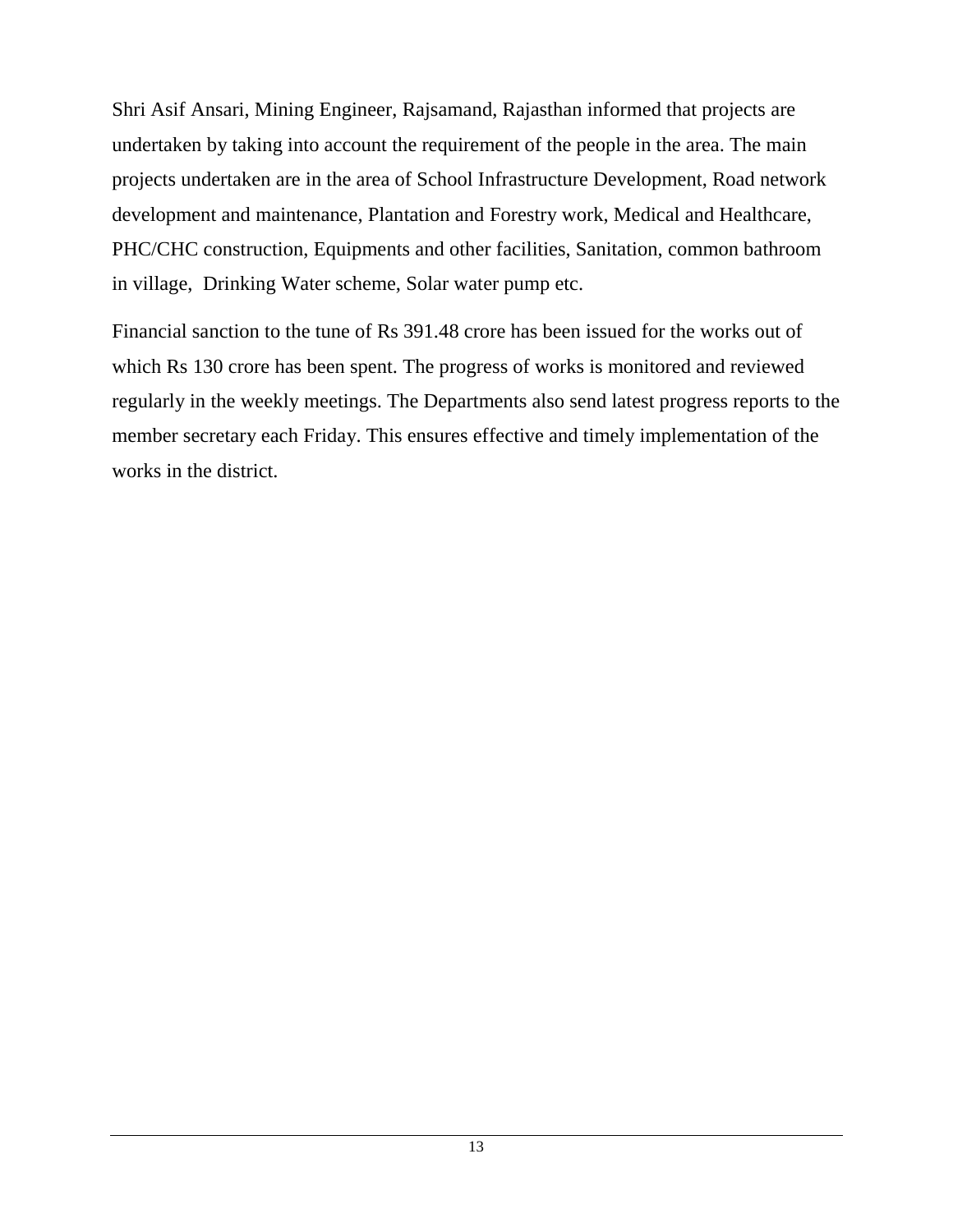### **PRESENTATION BY OTHER MINISTRIES ON IMPLEMENTATION OF DMF**

Representations from other ministries were invited to give an overall idea about the sectors which can be identified by DMF for integration of projects.

Smt. Roop Avtar Kaur, Director (Policy Planning and Monitoring) Ministry of Rural Development briefed about the Mission Antyodaya, which is an integrated approach for the benefit of people below poverty line, by converging different sectors viz, Health, Education, Waste Management, Skill Development etc. She also briefed about the Pradhan Mantri Adarsh Gram Yojana, Pradhan Mantri Gram Sadak Yojana, MGNREGA, Deen Dayal Upadhyaya Grameen Kaushalya Yojana, National Social Assistance Programme (NSAP). She also discussed about the convergence schemes taken up by Rural Development Ministry where DMF funds can play a significant contribution by providing additional funding, which National Rurban Mission (NRM), Saansad Adarsh Gram Yojana (SAGY), Mission Antyodaya, Aspirational Districts, Gram Panchayat Development Program.

Dr Chaman Prakash, Additional DDG (Health) gave a presentation on the convergence of Revised National Tuberculosis Control Program (**RNTCP**) with PMKKKY. As per the statistics, mortality due to TB is higher than HIV. Reasons attributed for tuberculosis are malnutrition, lack of proper drinking water, housing and poor working conditions. RNTCP aims at eliminating TB in the country where in an inter-ministerial committee has also been constituted. Hence an area of health sector which can be identified for integration with DMF/PMKKKY in eradication of TB by organizing TB preventive control programs, TB scanning camps through PMKKKY. He informed that the campaign "TB free India" has been launched by Hon'ble Prime Minister on 13th March 2018 which aims to make the country TB free by 2025.

14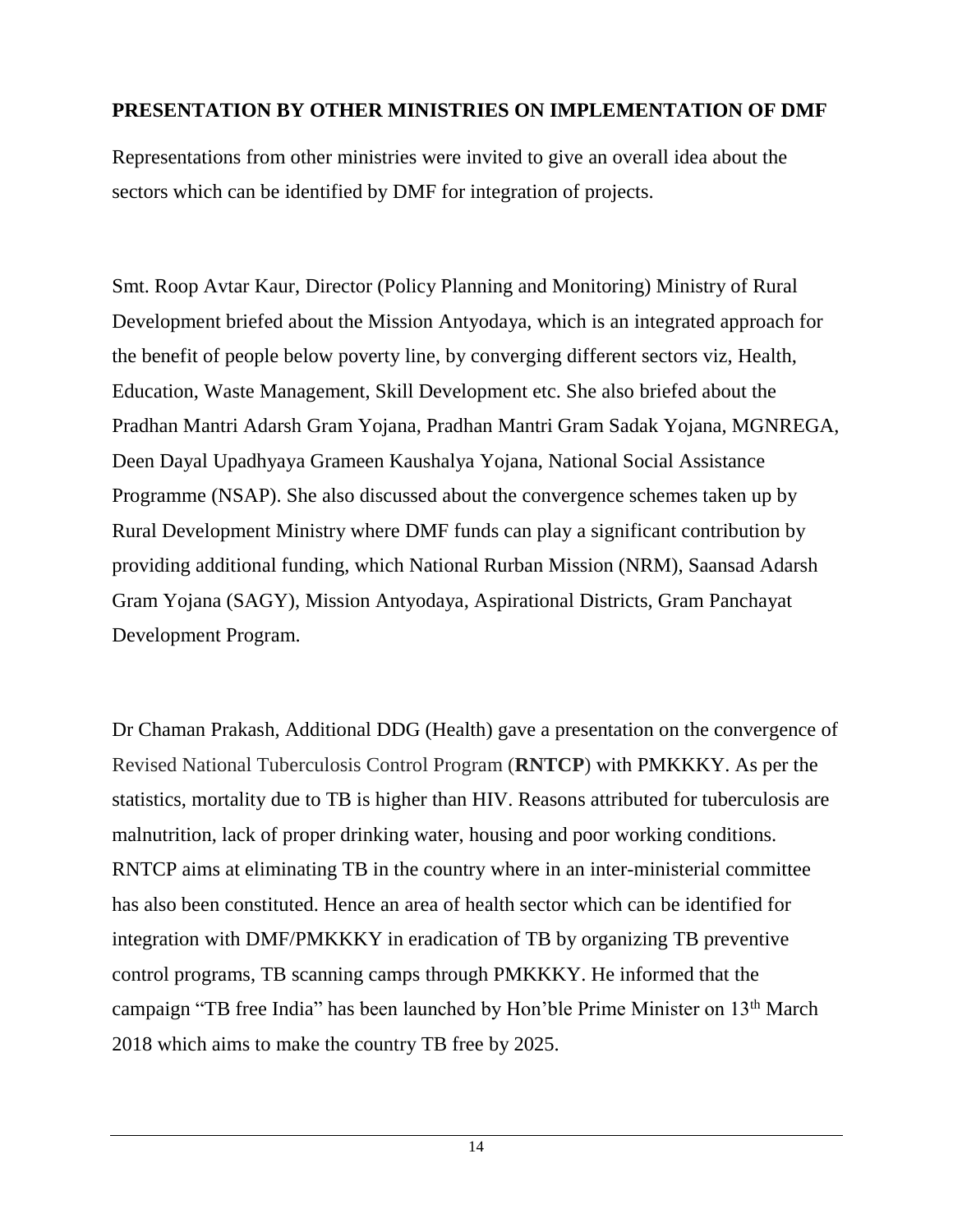Shri Sanjeev Gajraj, Executive Director, Ministry of Women and Child Development gave a presentation on mission POSHAN Abhiyaan, which was launched by Hon'ble PM on 8th March 2018. The main focus of the scheme is to lay emphasis on nutrition of children in first 1000 days and preventive care for girls, women and mothers. Aiming to reduce malnutrition, anemia, stunting etc. in children, women and girls. The scheme is being implemented with the help of front line health care workers and Anganwadi workers. In order to make the scheme successful, it is being implemented by convergence with 12 ministries and DMF funds can also play a significant role in giving a major boost to the scheme.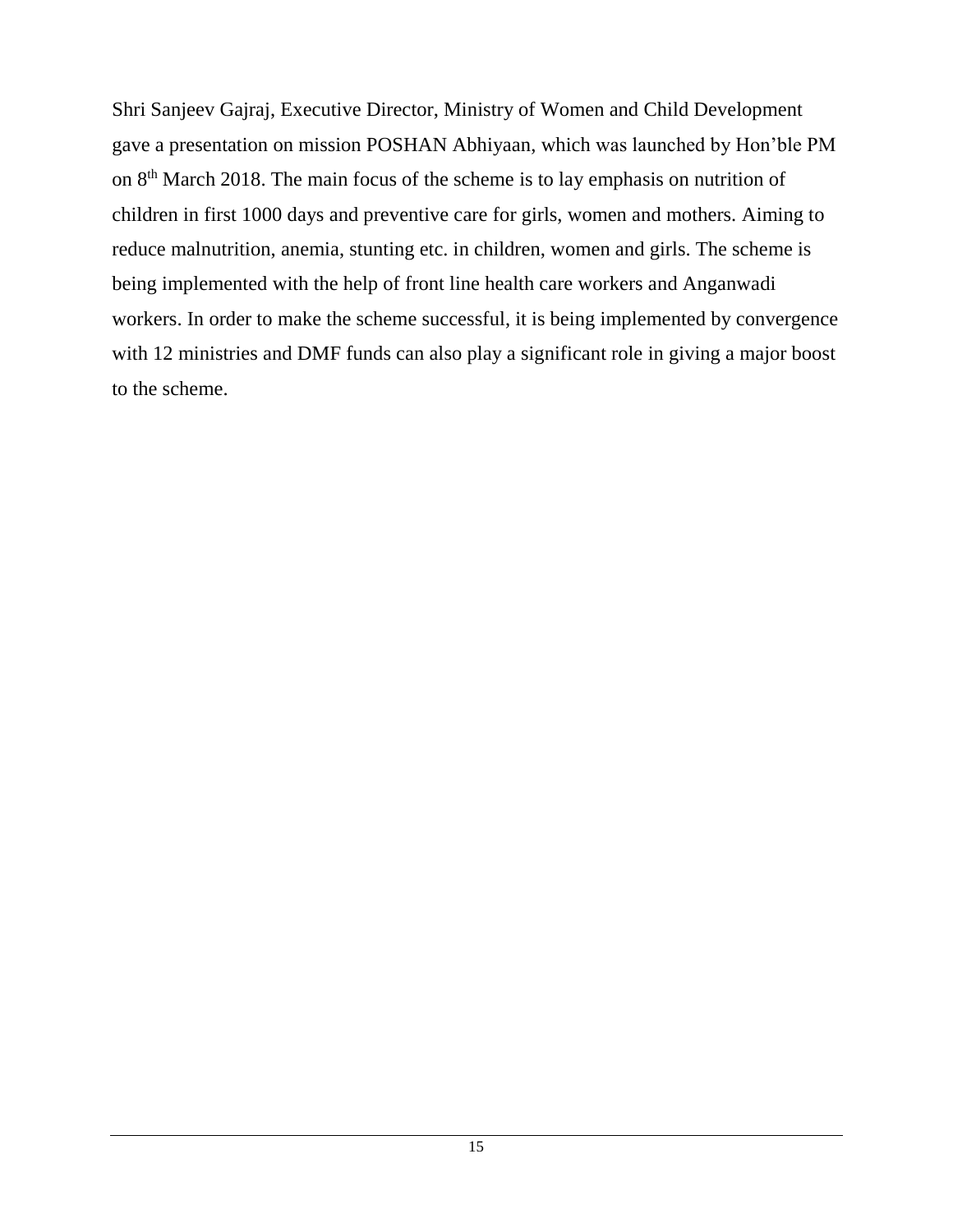#### **Presentation by Principal Secretaries/Secretaries/DMGs**

Shri Deepak Mohanty, Director (Mines and Geology), Government of Odisha highlighted that more than 6000 crore has been collected under DMF in Odisha and the State has already allocated more than 6000 crore to different projects, however, expenditure is only 17% due to the initial bottleneck in implementation of the scheme. Odisha was the first State to formulate the DMF rules which have further been amended for effective implementation of the scheme. Almost, 40% of the total collection of the State comes from district Keonjhar. He briefed about the total allocation and expenditure across different districts of Odisha, and measures to ensure that funds are spent as per guidelines under High Priority and Other Priority Sectors. In Odisha, major emphasis is being laid on providing safe drinking water to the mining affected people. He also gave summary of the projects at various stages of implementation in the State.

Sri. Aboobacker Siddique, Secretary (Mines), Jharkhand presented the implementation of DMF in the State. DMF trust has been formed in all 24 districts of Jharkhand and main focus is being given to provide safe drinking water to mining affected people in the State. 95% of the fund is therefore is being spent on drinking water and sanitation benefitting around 10 lakh and more than 3 lakh people respectively. Shri Siddique highlighted some main projects undertaken under sanitation, malnutrition, health care etc. and how DMF funds are supplementing Central schemes in the States. He informed that Jharkhand has amended rules in order to cover urban areas under DMF as cities like Dhanbad are affected by mining operations. State is establishing PMU in districts for effective implementation of scheme. He highlighted issues of dedicated and adequate manpower for implementation, lack of involvement of Panchayati raj institutions, identification of affected areas and affected people. To address various issues, Jharkhand is considering establishment of institutional mechanism at State level so that team of Secretaries can monitor and advise on the implementation of the scheme.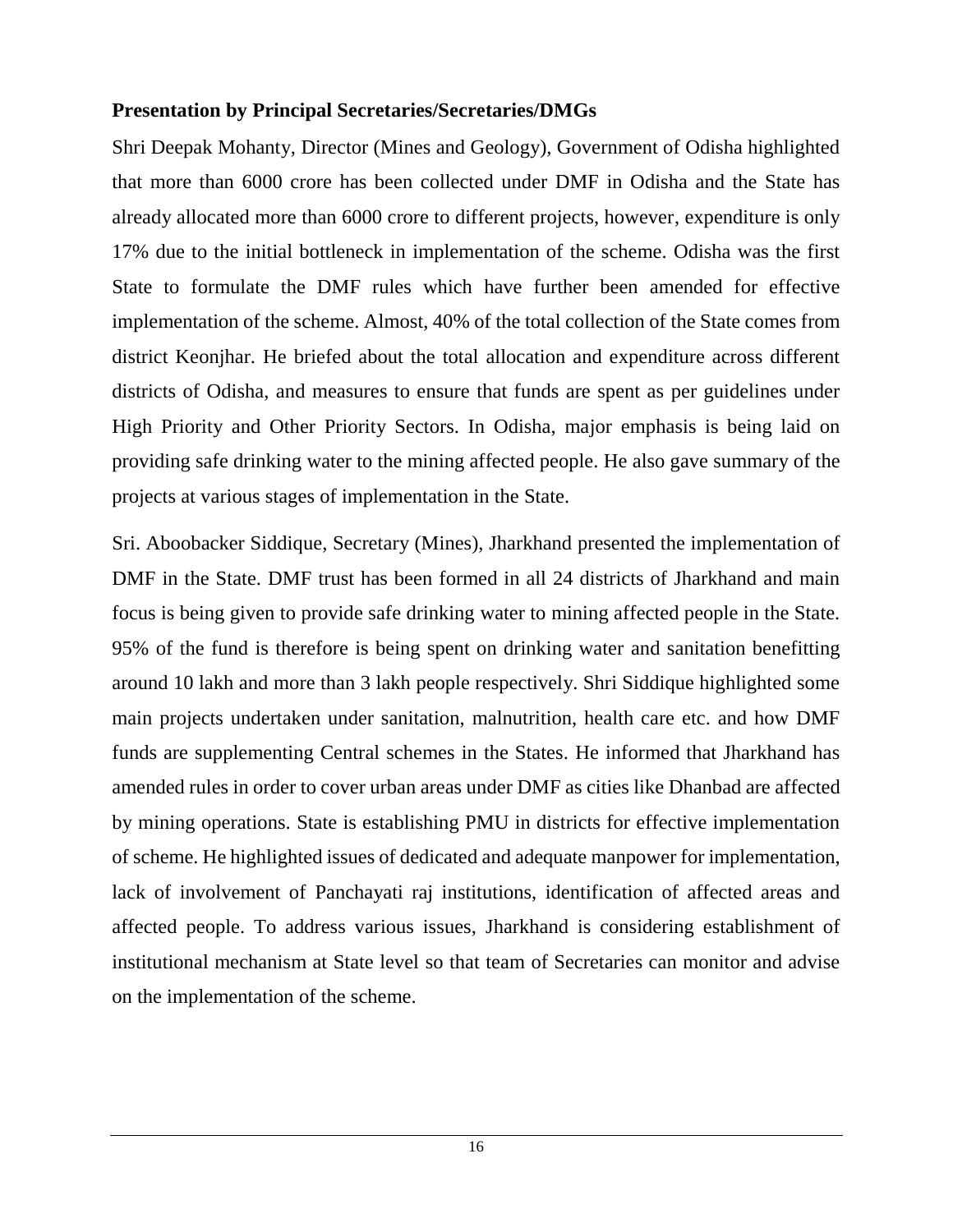Shri M.S. Paliwal, Additional Director (Mines), Rajasthan gave a presentation on the implementation of DMF in the State. The State has collected more than 2300 crore out of which 80% contribution is from major minerals and 85% of the funds has been allocated to projects in Education, Rural Development, Infrastructure, Education and Health Care. Project monitoring is done by a team headed by SDO and reviewed by the District Collector every fortnight. The State has also developed its own portal for monitoring of the scheme. He also gave a brief on how silicosis problem is being addressed in Rajasthan.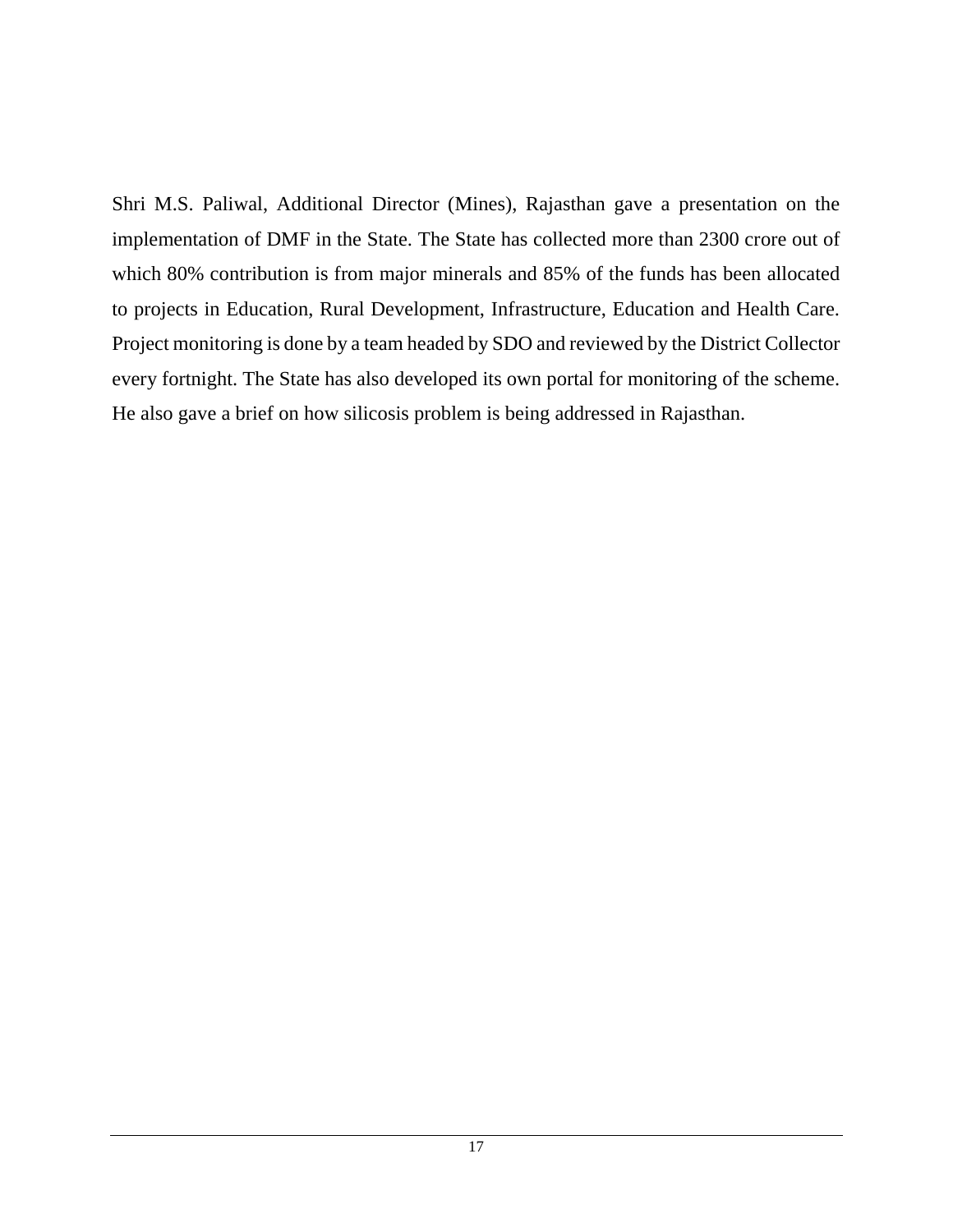### **Technical Session – II**

Technical Session II focused on holding discussions and providing suggestions on selected themes of DMF and PMKKKY. Participants were divided into 6 groups for discussions on the theme assigned to them. The identified themes, details of team leaders and members were circulated in advance to all the participants. On the day of the workshop, the teams held disussions on the subject allotted to them and prepared a presentation of the group discussion. Topics allotted for the groups are:

Revisiting PMKKKY Guidelines, ways & means to improve

To identify gaps in existing PMKKKY guidelines as per the need of State Government and suggest modifications.

• Fund Management – Reconciliation and audit

To suggest ways to utilize huge collection in some districts which sometimes is beyond the absorption capacity of the districts to ensure fund is managed and utilized for the overall welfare of the mining sector. The theme also focused on the accounting procedures being followed and suggestions on the procedures to be adopted in the preparation of annual action plans and annual reports.

• Implementation of projects under High Priority and Low Priority Sectors

To examine the current guidelines on expenditure under High / low priority area and make suggestions and methods to compliment the State and Central level schemes to ensure maximum benefit to the people with an aim to target the socio economics indices of the district.

Staffing and Consultancy to manage planning and monitoring – DMF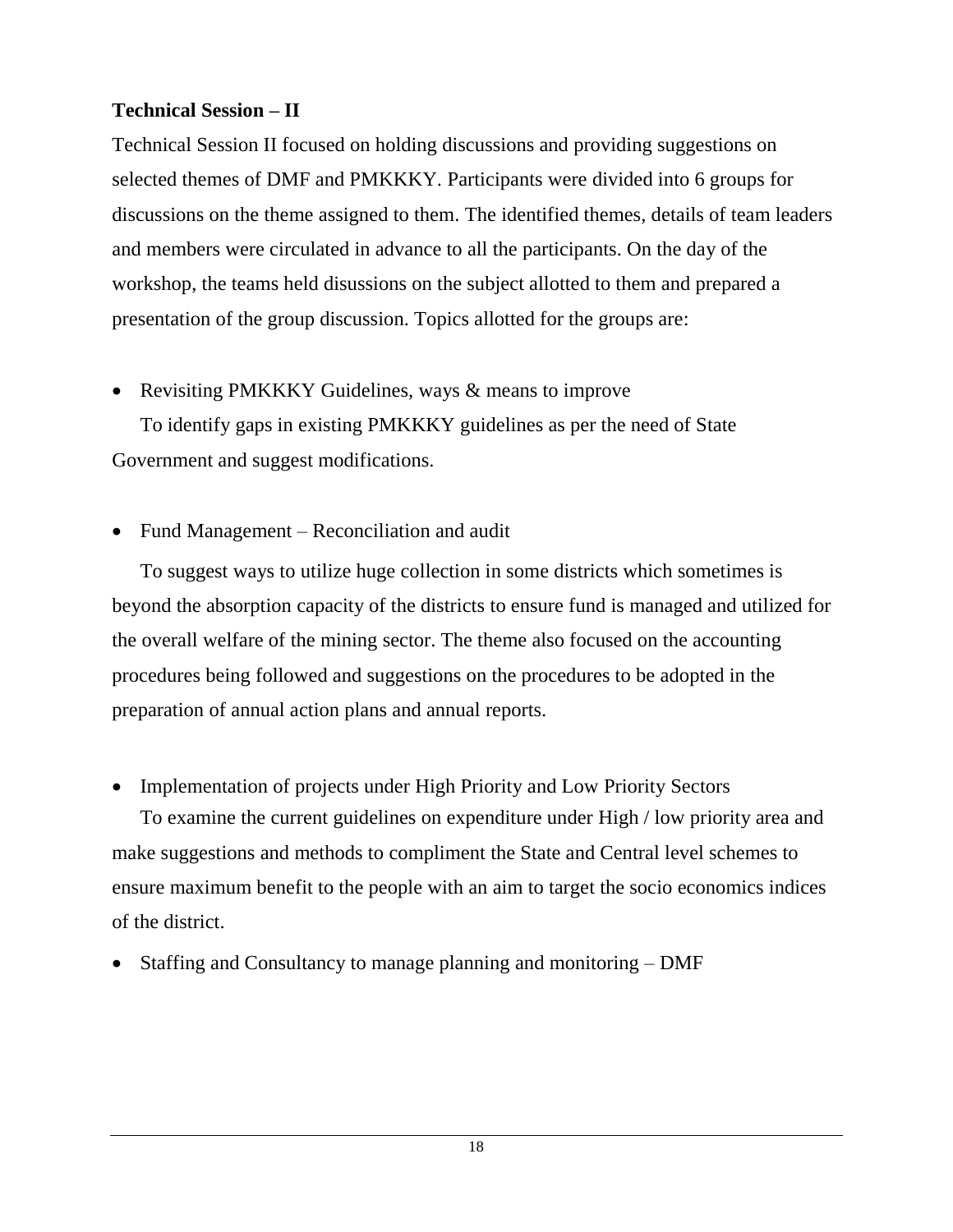Suggest ways to ensure efficient utilization of 5% fund for administrative purpose fr bringing in professionalism in planning and implementation of projects under DMF/PMKKKY.

- District level committee, participation of local people and feedback mechanism Suggestions to ensure participation of local community, MP's /MLA/MLC etc to ensure the needs of the affected people are properly addressed by DMF and a robust feedback and grievance redressal mechanism.
- Criteria for identification of affected people and Affected Area

Objective was to suggest measures for identification of displaced families and to ensure that the benefit reaches these communities.

### **Theme 1 - Revisiting PMKKKY Guidelines, ways & means to improve**

Discussions about the topic of Revisiting PMKKKY Guidelines, ways & means to improve was held under the chairmanship of Smt Veena Padia, Director (DMF), Gujarat. After the discussions presentation was given by the chairman of the group. The group made the following suggestions and observations:

- At present there is no uniform process in DMF Trust Registration. All the DMF trusts should register under one particular Act.
- There is no prescribed procedure for establishment of Endowment Fund, only very few States have mentioned the percentage of fund to be kept as endowment Fund.
- Irrigation is currently mentioned in the "Other Priority Areas". It should be kept in the "High Priority Areas". Similarly Tertiary Healthcare should be also included under Health in "High Priority Areas". Fellowship schemes should be covered in Education sector. DMF fund should also focus on the Farmer Distress so that aid can be provided to farmers in the mining affected areas as agriculture is also an alternate occupation of the people in many such areas.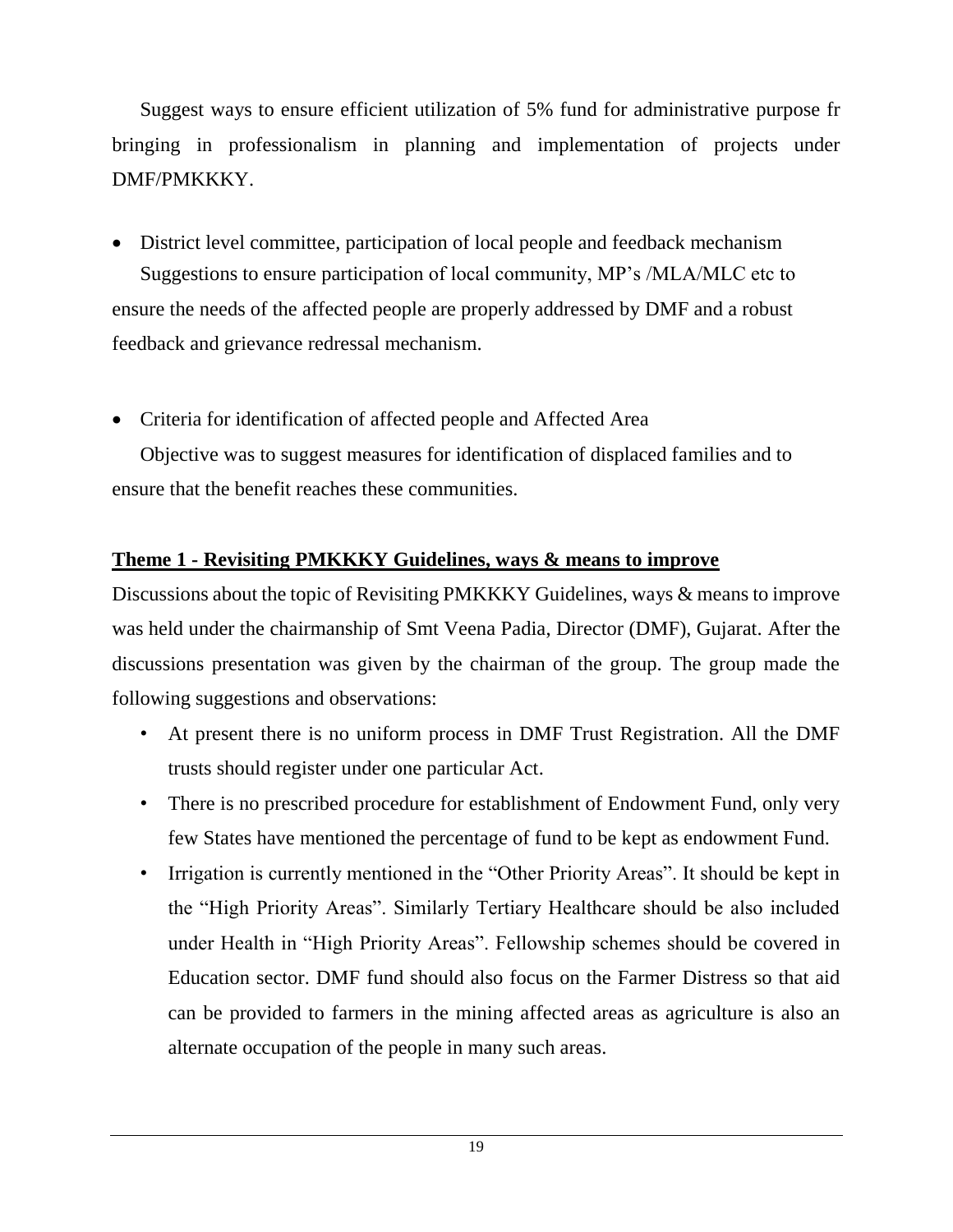- After illegal mining, laborers lose their jobs, clarity is required if these people are to be considered as directly affected from the mining activities and if they can be covered under DMF.
- There is no clarity on the rule regarding rate of contribution to DMF by leases granted after 12.1.2015 through a process other an auction e.g. leases to govt. companies.
- There is no clear definition of directly and indirectly affected areas. Identification and selection of areas (both direct and indirect) based on predefined set of standard parameters (e.g., distance from mines, level of pollution caused by mining activities etc.) will reduce ambiguity and improve the coverage / benefit of the scheme. The idea is to make the selection objective rather than subjective. It is suggested to define the word "Radius/ Buffer Zone". There is a need to include Nagarpalika in the Directly Affected Areas.
- In the case of mining affected people (displaced families), it is suggested to define the time period (for instance, the families displaced by mines in last 3 years). It is also necessary to define the assessment parameters to consider these villages as directly affected areas. District Mineral Foundation, Gujarat carried out census and household survey of Category A and B districts in Gujarat through empanelled agencies. It is suggested to carry out census/ HH Survey to identify the mining affected communities.
- Division of 60:40 ratio for high priority and other priority areas need revisiting. OR State should be allowed the changing this ratio to address the priority. Accordingly, State Strategy must be reviewed and revisited every year. It is suggested to consider following items:
	- $\triangleright$  Identification of key indicator areas and develop the strategies for each district
	- $\triangleright$  Focus on the community based projects; not the individual projects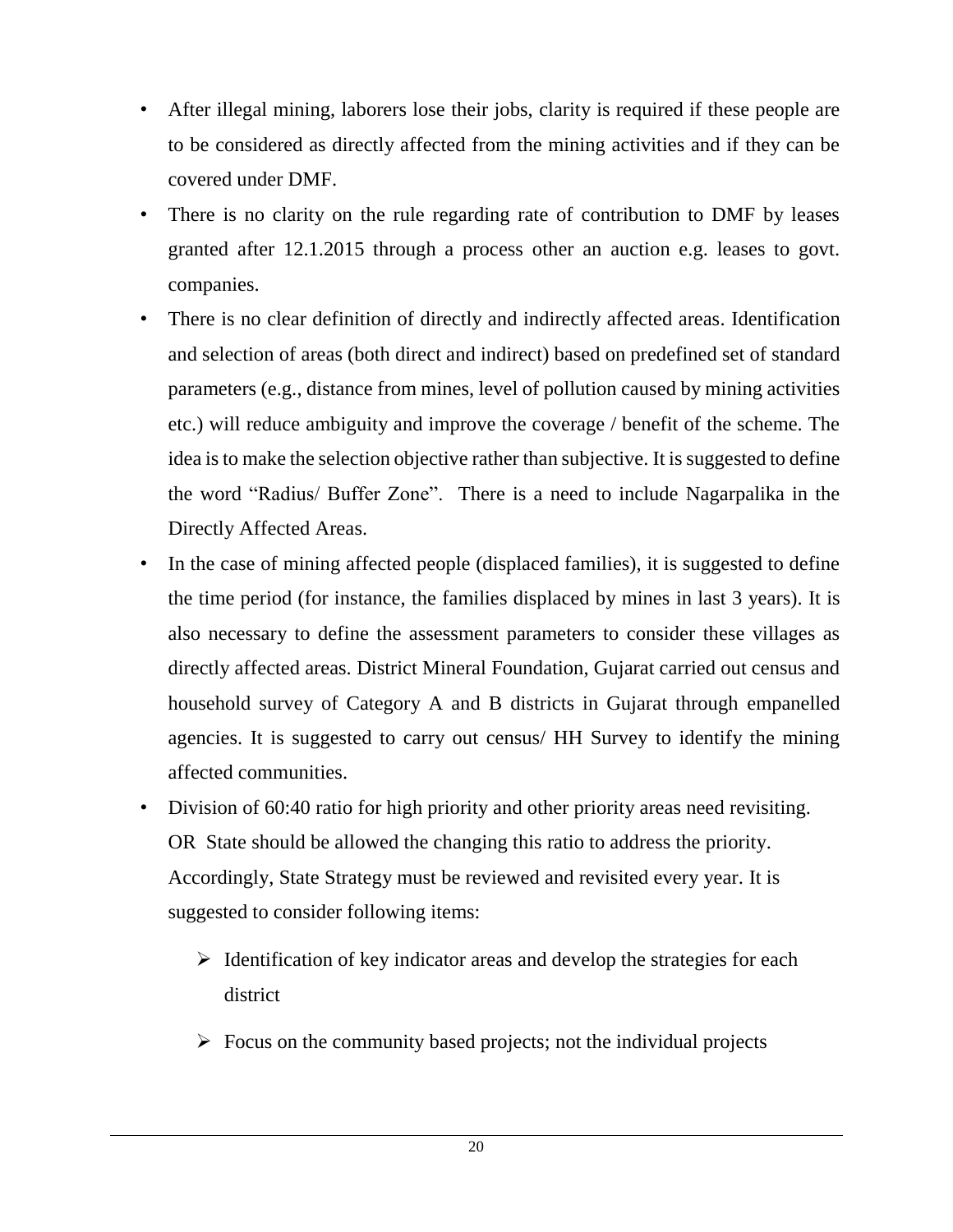- $\triangleright$  More focussed approach on designing and implementing outcome oriented, scalable and innovative projects
- Scope of PMKKKY should be clearly defined. It is suggested to define areas where DMF Fund should not be used:
	- $\triangleright$  Administrative expenses: No more than 5% of DMF Funds should be used as specified by DMF Law
	- $\triangleright$  Environmental pollution control and management of mining activities. It should be the joint responsibility of mining company/ individual and Government.
	- > DMF should not be treated as State Budget.
- It is also suggested to insert the component of the branding and visibility of the DMF and PMKKKY scheme. It is advised to have:
	- $\triangleright$  Separate logos and brand guidelines of DMF and PMKKKY each nationally
	- $\triangleright$  Documentation (visual, booklet, hoardings etc.) of the best practices for the credibility purpose.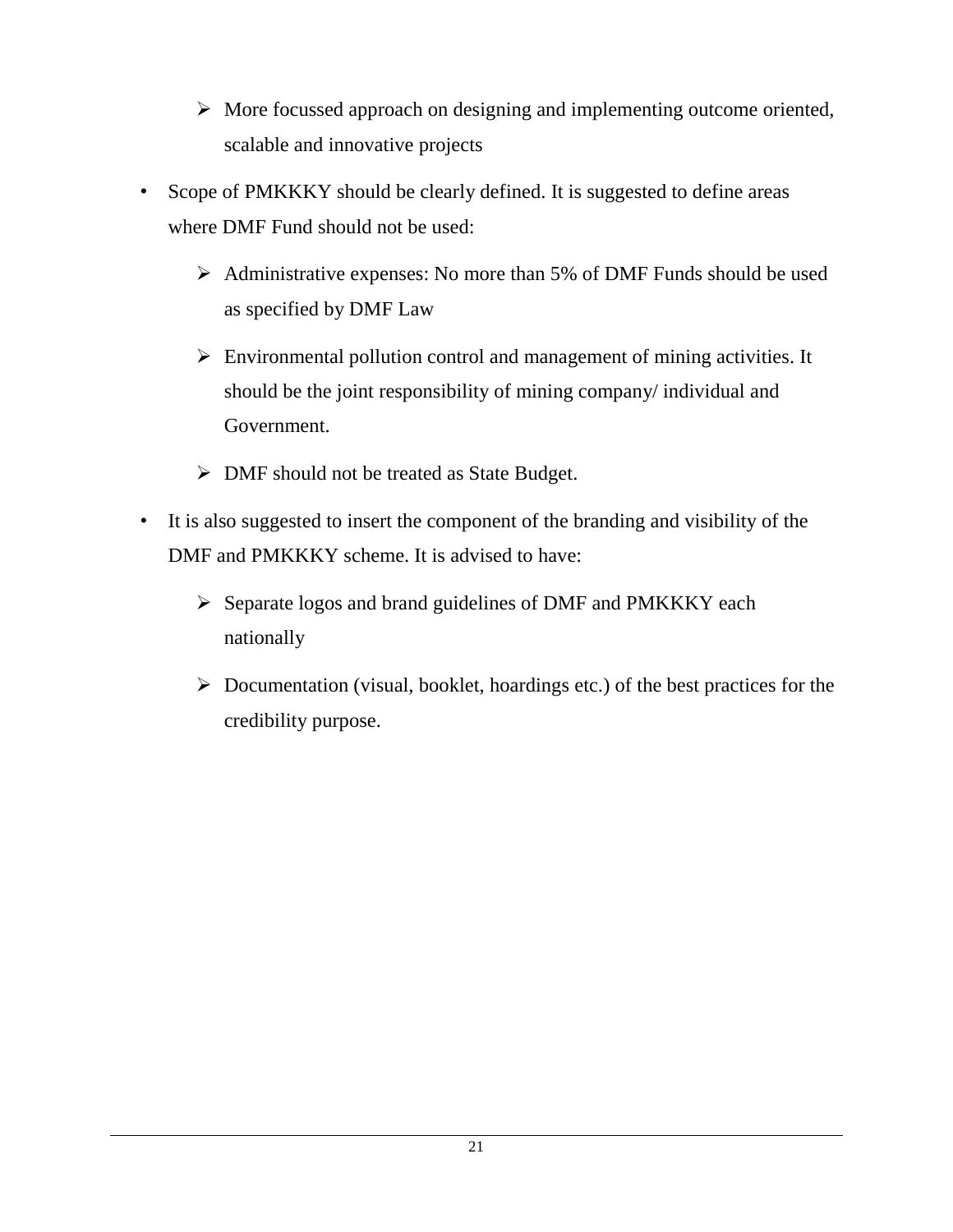#### **Theme 2 – Fund Management Reconciliation and Audit**

Discussions about the topic of fund management- Reconciliation and Audit was held under the chairmanship of Shri K. Vivekanandan, Director (Mining and Geology), Tamil Nadu. In the presentation following suggestions and observations were made:

- Audit of funds should be conducted by CAs empanelled by C&AG. Additionally, in Tamil Nadu a checklist is also provided to the CAs which is based on PMKKKY guidelines in order to facilitate the audit team for conducting proper audit. This practice can be adopted by other States.
- Proprietary Audit (on random basis) to ensure that guidelines PMKKKY and DMF Rules are adhered to and also supervise the role of EC & GC.
- Field Monitoring and benefit inquiry by **District DMF Teams** as independent observation visits should be carried out to check the projects being undertaken/completed.
- Telangana informed that social audit in their State is carried out by NGOs in respect of 25% of works. Also an Ombudsman is appointed to oversee works costing more than Rs.20 Cr. Thus, Technical Checks by Experts and Officers of Line Department in Districts can be included and there needs to be guidelines for the administrative and technical approval for each project.
- For Impact Assessment through Third Party Monitoring, Ministry of Mines should provide broad guidelines.
- As regards accounting procedure all the States were unanimous in their complaint regarding shortage of staff for maintaining accounts. In fact a demand was made that Government of India should come out with uniform guidelines for engaging accounting staff with uniform staff pattern and remuneration across the country. But there was no clarity as to whether staff deployment should be linked to quantum of collection and the number of projects being undertaken.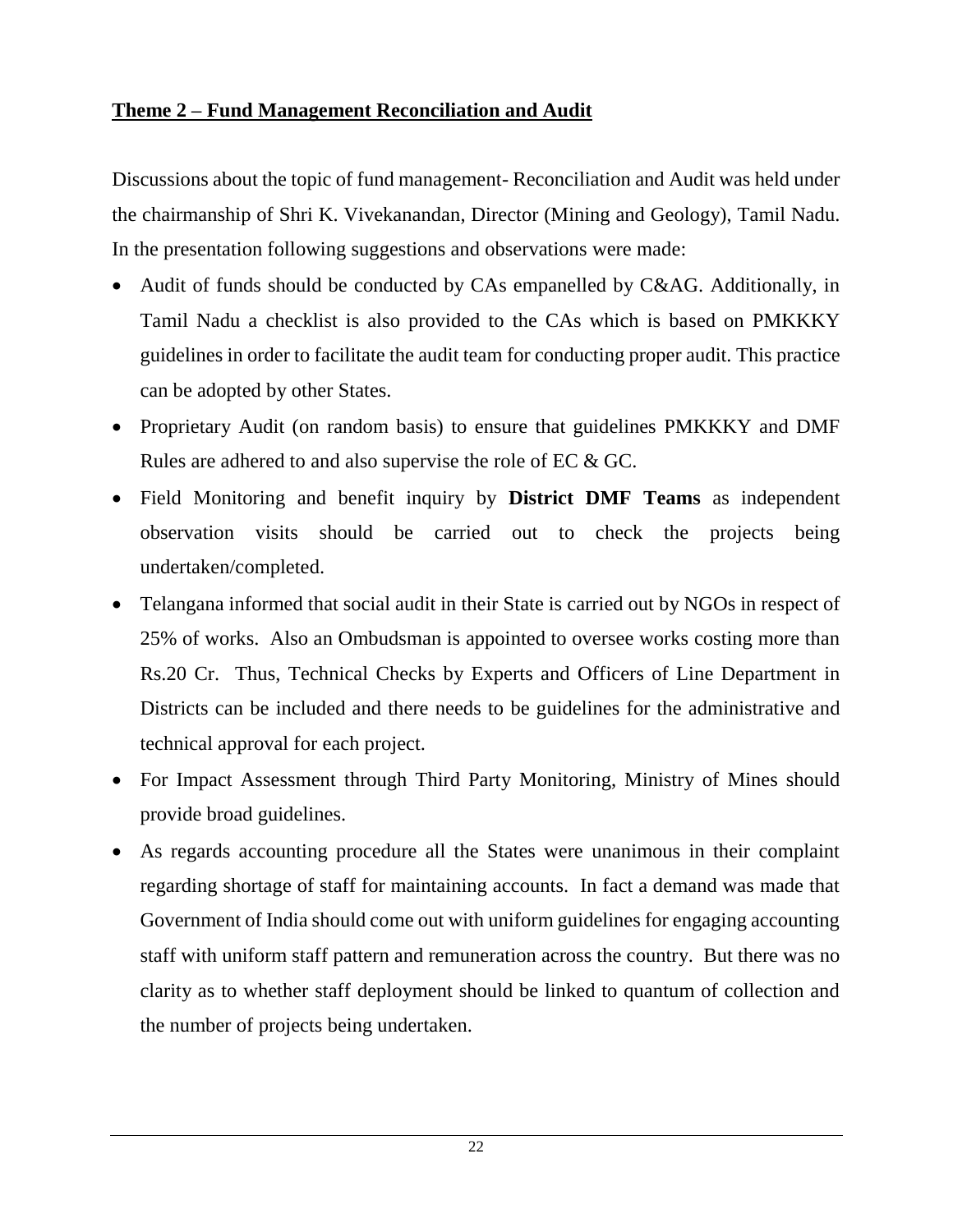- At present DMG staff/DMOs are engaged by the State Governments for identification of affected areas and people. However, the implementation of the works is carried out by line departments of the respective State Governments. To ensure that the objectives of PMKKKY are met, group suggested the need for a separate unit /division. This unit will also help and ensure absorption of large collections in some districts. All entities have SB A/C for parking the funds.
- The group felt that clearer guidelines are required for utilization of funds beyond the capacity of the affected district.
- To absorb large collection a suggestion was made for allowing bank FDs of 3 months which will also augment interest earnings.
- The group suggested that in Scheduled Areas, consent/suggestions of the traditional social/political set up should be taken for implementation of PMKKKY.
- The participating States highlighted that in some States third party inspection of works is also being undertaken. It was also suggested that appropriate technology should utilized for monitoring the projects.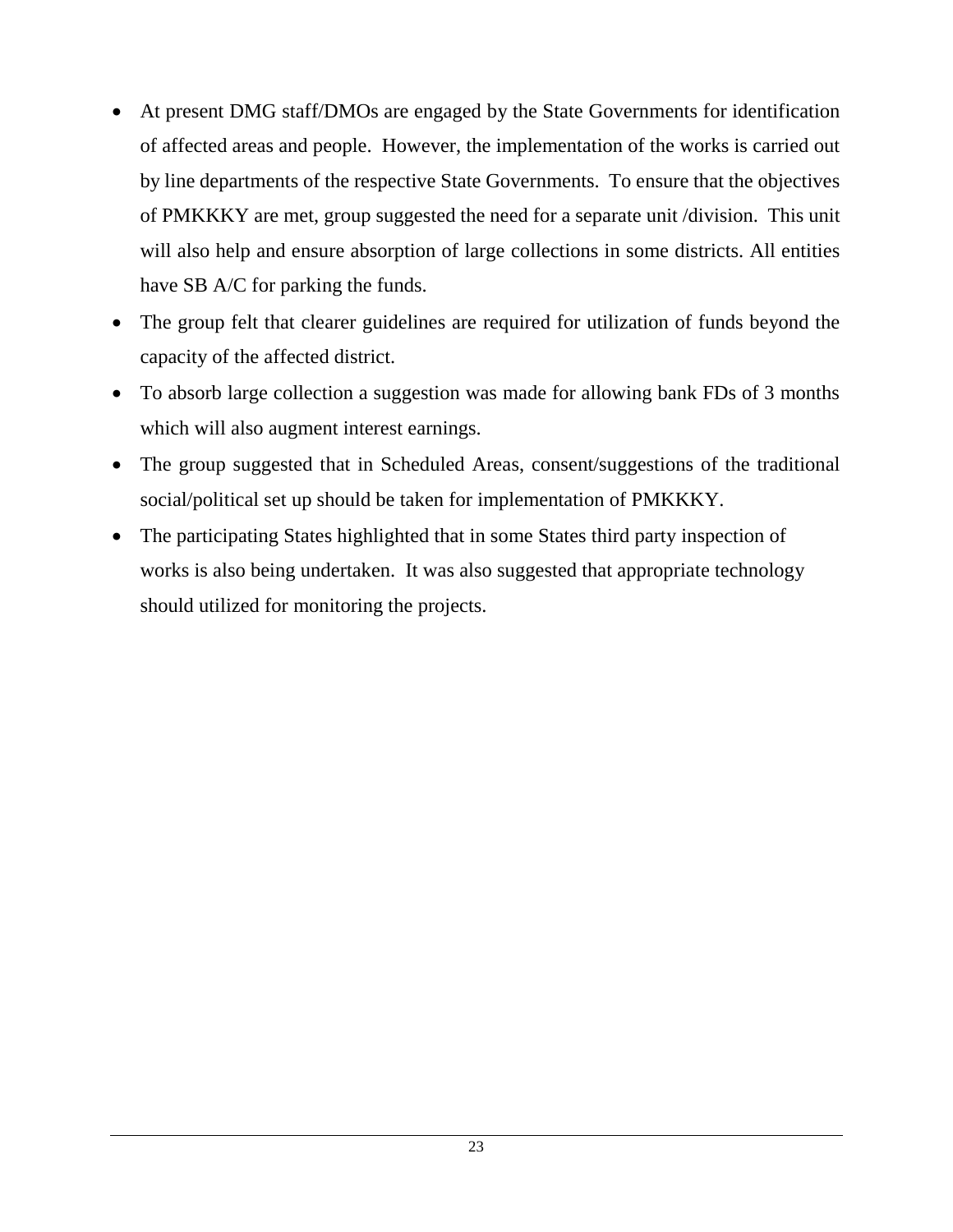### **Theme 3 – Implementation of Projects under High Priority and Other Priority Sectors**

Discussions about the topic of Implementation of Projects under High Priority and Other Priority Sectors was held under the chairmanship of Shri N.S Parmar, Secretary (Mines) Madhya Pradesh. The chairman of the group made presentation with following suggestions:

### i. **Should there be modification in the percentage of 60 40 allocated to High Priority and Other Priority Sectors**:

- The group felt that present proportion is OK and the same should be continued.
- The group suggested that directly affected area and affected people should be given highest priority while planning projects.
- The radius around the mines which will be considered directly affected area at should be properly defined in the rules framed by the States. Any area beyond this should be considered as indirectly affected area. The definition of these areas should be reviewed every 2 years.

### **ii. Should any other sector be included:**

- State-wise specific Primary sector like agriculture, horticulture may be considered in High priority areas of DMF
- Long term planning should be prepared sector wise and district level guidelines should be framed in this regard.
- Additional technical staff to review the planning and implementation of projects should be provided

### **iii. Ensuring projects undertaken under PMKKKY shall be complimentary to Central and State Projects**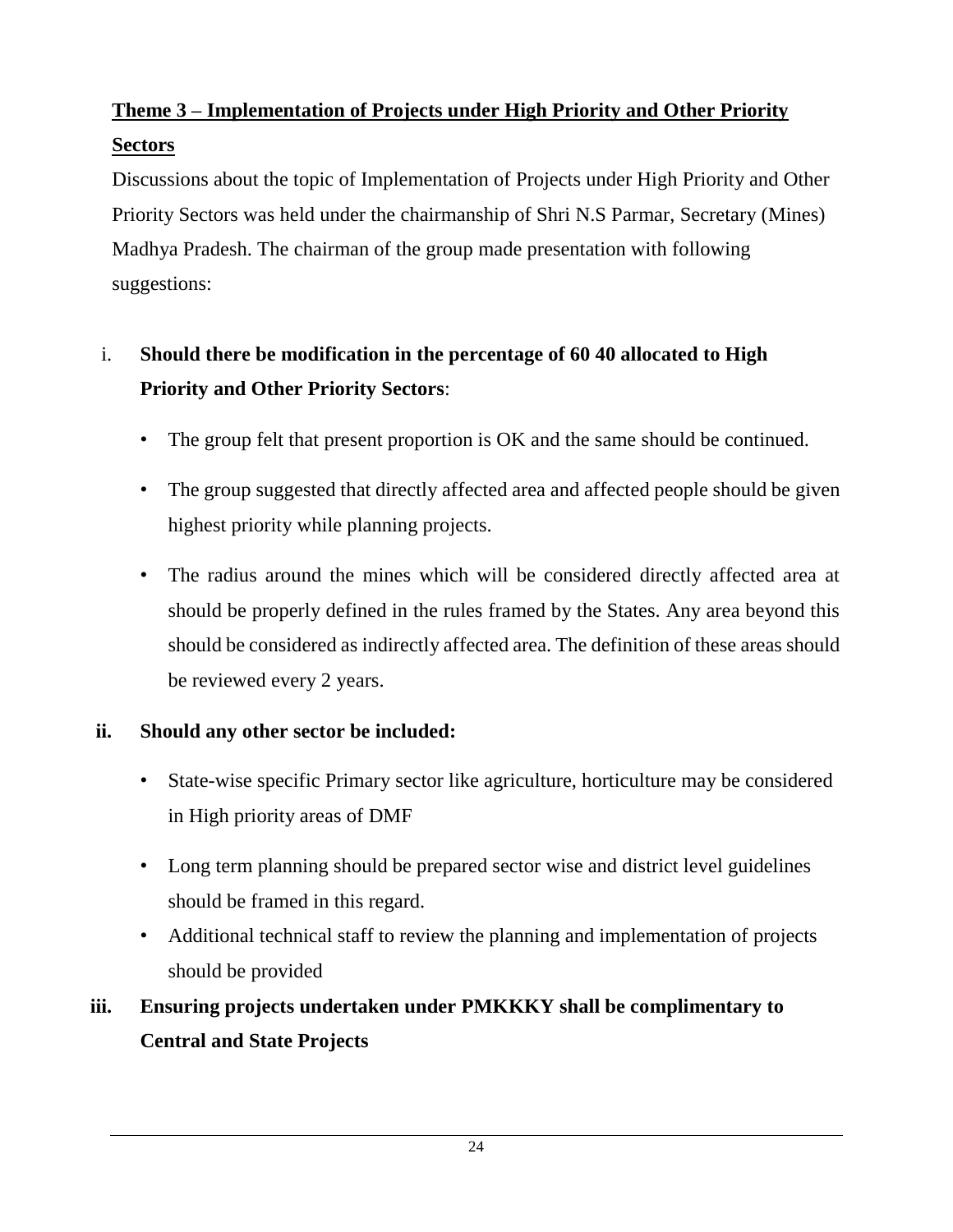- In order to ensure effective utilisation of DMFT funds, funds upto 25% should be utilized as decided by District trust
- **iv. Dissemination of Information about Project implementation at Panchayat and district level**
	- Adequate branding of projects should be done under DMFT with proper display boards etc.
	- Geo tagging of major projects should be carried out.
	- Evaluation of Schemes should be carried out every 2 years by an independent agency. The evaluation should include feedback from local population and the impact that the scheme had on their livelihood.
	- Incentives by facilitation for best performing districts in such National Workshop every year should be done in order to encourage the DMFs.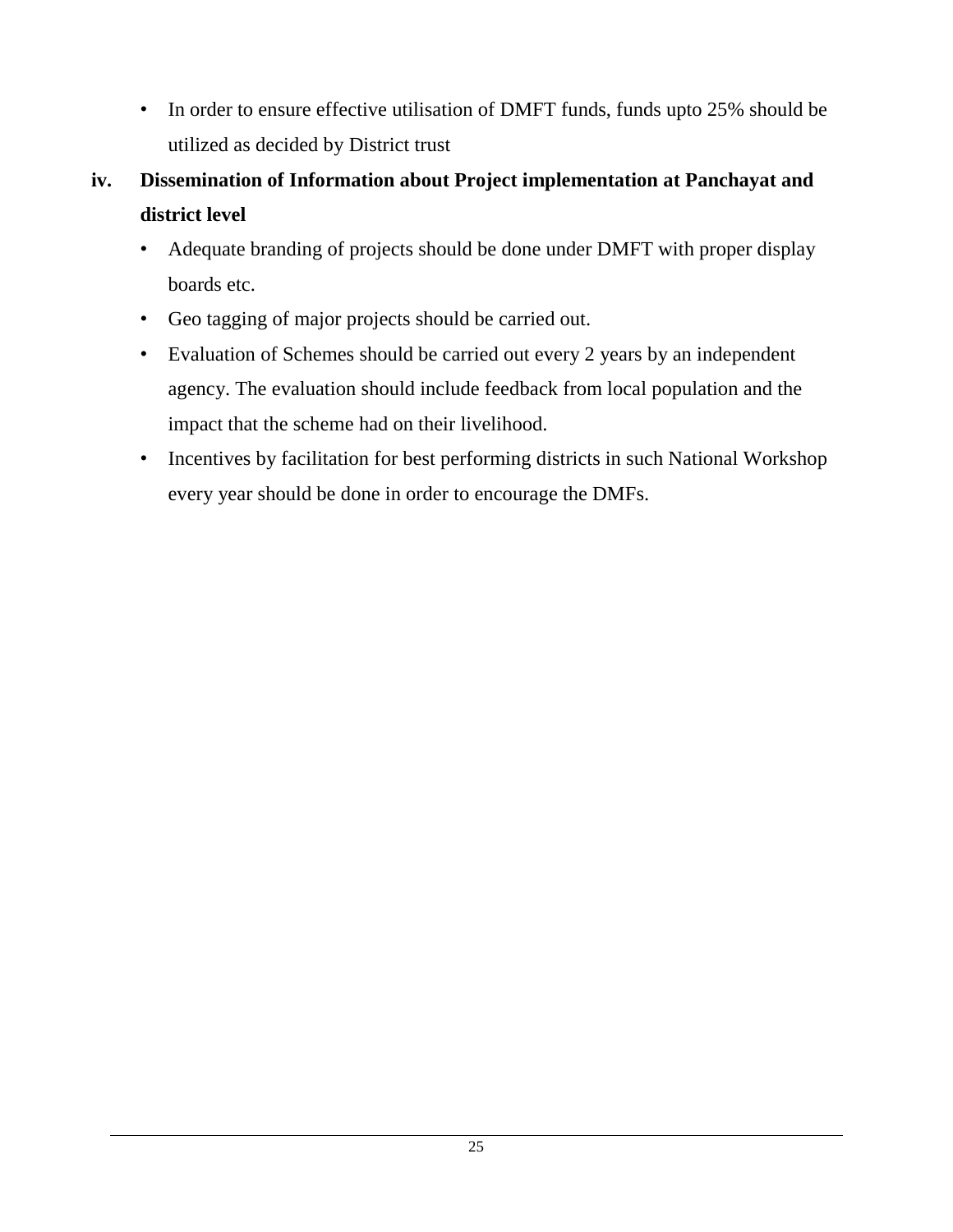### **Theme 4 – Staffing and Consultancy to manage planning and monitoring – DMF**

Discussions about the topic of Implementation of Projects under High Priority and Other Priority Sectors was held under the chairmanship of Shri Deepak Mohanty, Director (Mines & Geology), Odisha. Chairman of the group made presentation with following suggestions:

- District Mineral Foundations of certain States have created a **Project Management Unit (PMU)** at the State level. In some States it is known as State Nodal Unit. This State Nodal Unit comprises of expert staff (recruited on the contractual basis) from social sector. Similarly, the DMFs at the districts level are fully operational with the professional staff. It is suggested to include the setup of Project Management Unit (State Nodal Unit) which can supervise, support & guidance, monitor and also provide strategic direction to the district DMF units. **Categorization of districts** may be carried out based on the "DMF Fund Collection" in order to focus the high priority districts.
- Each PMU should consist of
	- A Socio-Economic Expert
	- An IT Expert
	- A Finance Expert
	- Civil Engineer
- Mining Area Development Plan is essential with baseline survey, removing overlapping with other projects being carried out in the district, convergence with other Central and State Government schemes and taking inputs from Gram Sabha.
- Monitoring to evaluate the impact of the scheme on livelihood of people through  $3<sup>rd</sup>$ Party Evaluation carried out by an Independent Agency and Jan Sunwai.
- Documentation of all implementation by the PMU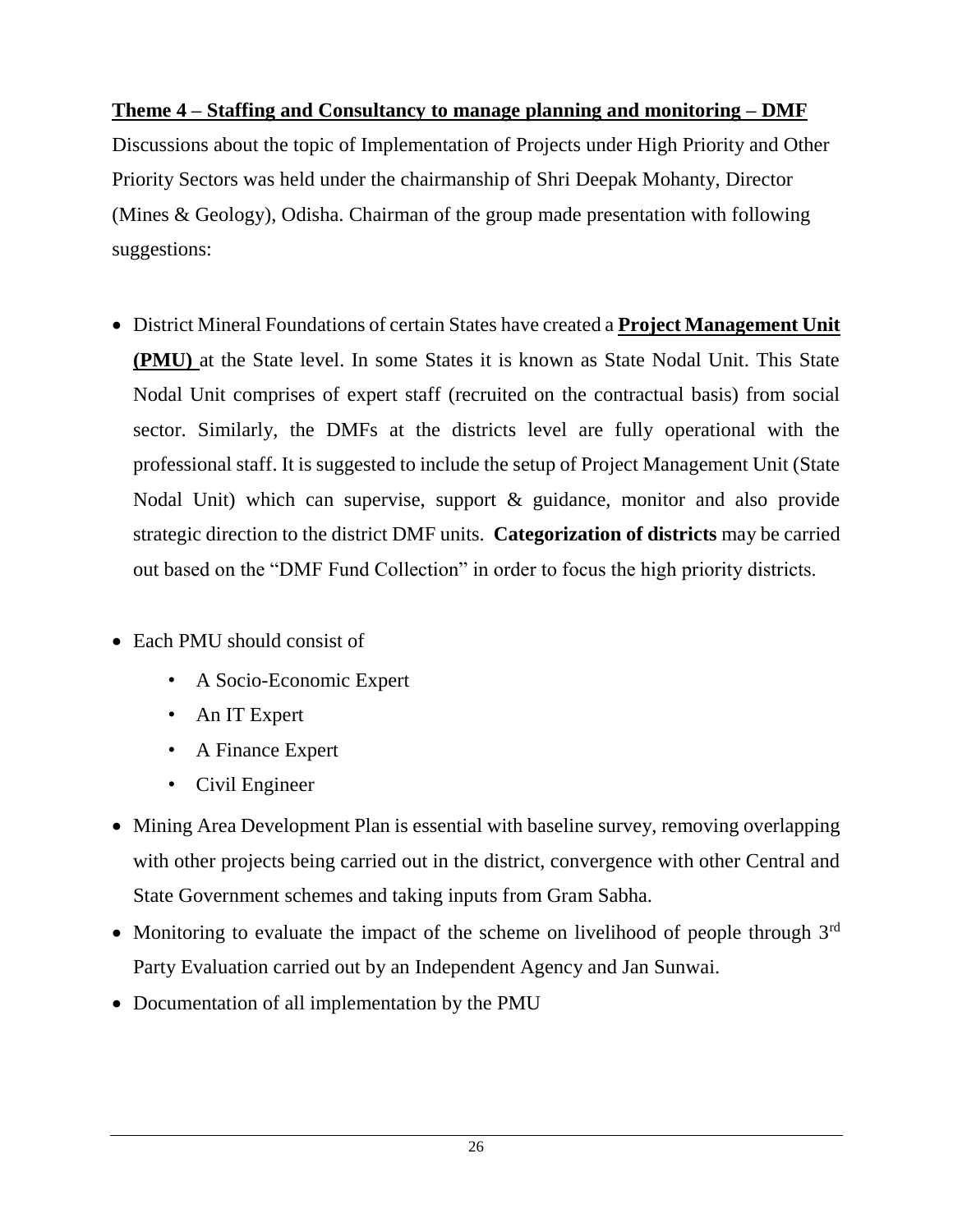### **Theme 5 – District level committee, participation of local people and feedback mechanism**

Discussions about the topic of District level committee, participation of local people and feedback mechanism was held under the chairmanship of Shri B.Sridhar, Secretary (Mines), Andhra Pradesh. Post discussion presentation was given by the chairman of the group. The group made the following suggestions and observations:

### **How to ensure the needs and participation of local population:**

- A village level committee should be formed by Gram Sabha consisting of 5 members or as decided by Gram Sabha. This committee should prepare a list of projects to be undertaken.
- Official from Panchayat office like Panchayat Secretary, should represent and coordinate the Gram Sabha.
- A participatory approach should be evolved such that Mining Affected persons from different age groups/genders identify the problems, needs and the works.
- A detailed program schedule/DMF action plan for the year should be prepared at the District level and should be shared with the Village Level Committee.
- The Gram Sabha presided over by the Sarpanch should consider all projects for inclusion or exclusion from the list, prioritize and send the approved list of projects to the Governing Council.
- On receipt of the List of projects from Secretary, Gram Panchayat, the Governing Council which includes local people representatives / lawmakers, after duly verifying should communicate the list for final approval of Gram Sabha.
- Gram Sabha should publish the final list in the Panchayat office after receipt of the final list of projects from the governing council
- People who have any objection in the list should be allowed to make a representation to the Gram Sabha which should be disposed off within 30 days. Aggrieved person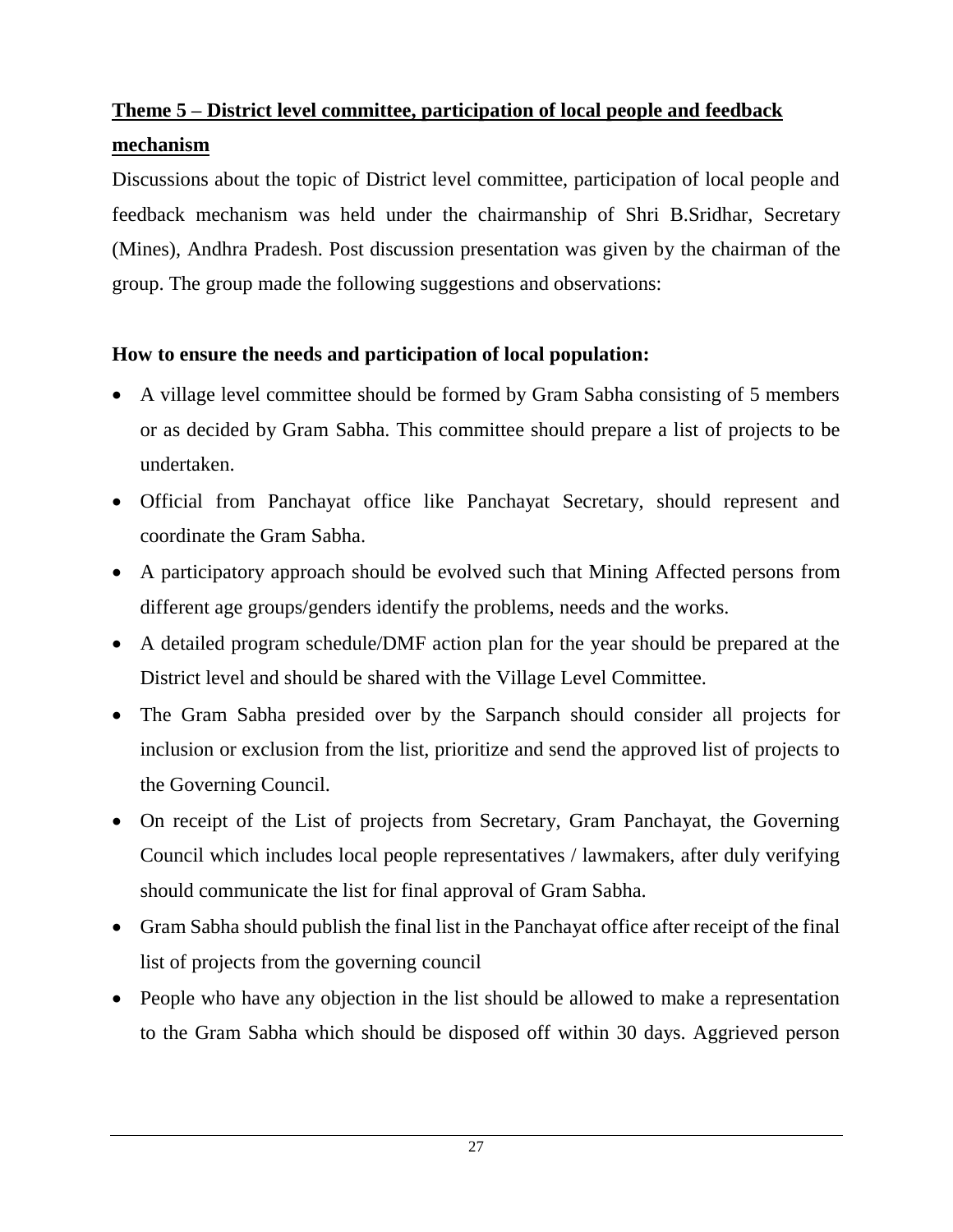should be able to submit an appeal before the Governing Council within 60 days of such decision being taken.

 The final list of projects communicated by the Gram Sabha should be accepted by the Governing Council and the Final List should be kept on the DMF/PMKKKY website.

**On Issue of representation of MP's/MLA/MLC in the Governing council** team unanimously concluded the inclusion of MP's/MLA/MLC in the Governing council and also suggested for inclusion of ZP Chairperson in Governing Council.

**Regarding Systematic Feedback mechanism** the team suggested that a call center at district level with a dedicated team should be established for seeking feedback periodically through VoIP. Social audit should be conducted to gauge the effectiveness of the scheme.

**On Grievance redressal** the team suggested that general public should be able to directly call the district call center for complaints or share it through social media platforms like twitter, Facebook etc. A unique ticket number should be assigned to the complaint and the district convener should take necessary action on the complaint received based on the ticket number.

**On Stake holder participation** team suggested that a representative from NGO and Two/three representatives from mine owners/mineral based industries/ mine labour worker unions may be included in the committee.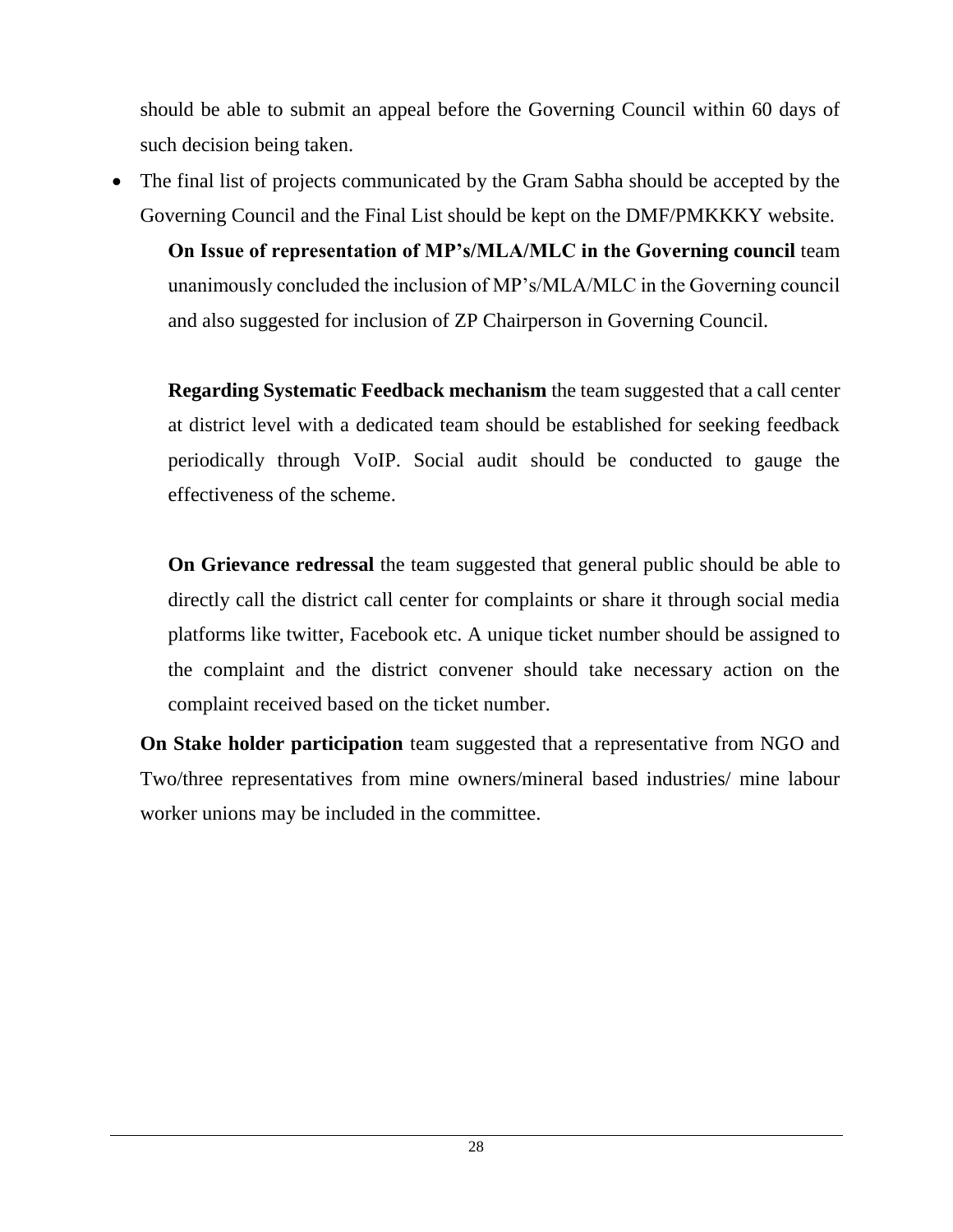### **Theme 6 – District level Committee, TORs and Other Issues**

Discussions about the topic of District level committee, TORs and other issues was held under the chairmanship of Shri BRV Susheel Kumar, Director (Mines), Telangana. After the discussion presentation was given by the chairman of the group. The group made the following suggestions and observations:

- Public Representative Members should meticulously assess the impact of mining  $\&$ mining-related activity and propose suitable developmental schemes/works for upliftment of the directly and indirectly affected areas to be taken-up through the Trust Fund keeping in view High Priority areas & Other Priority areas.
- Planning Committee should assist the DMFC in preparation of Annual Plan along with tentative distribution of DMF Fund. DMFC meeting should be held every month.
- Planning Committee should work under the Chairpersonship of Member-Secretary, DMFC. Depending upon the priority area welfare measures, the concerned District Head should be made the Member.
- Planning Committee should assist DFMC in preparation of Budget for approved works, annual plans and allocation of funds from time to time.
- Member-Secretary, DMFC, from time to time through notification empanel consultant(s) having expertise in relevant welfare measures.
- Passing of any resolution with respect to approval of work(s) in the Directly  $\&$ Indirectly affected areas among Public Representative Members should be by simple majority.
- It should be the responsibility of Mine Owners and Government for
	- o Closing legal/illegal and unregulated Mines.
	- o Scrap mining and recycling
	- o Improving environmental performance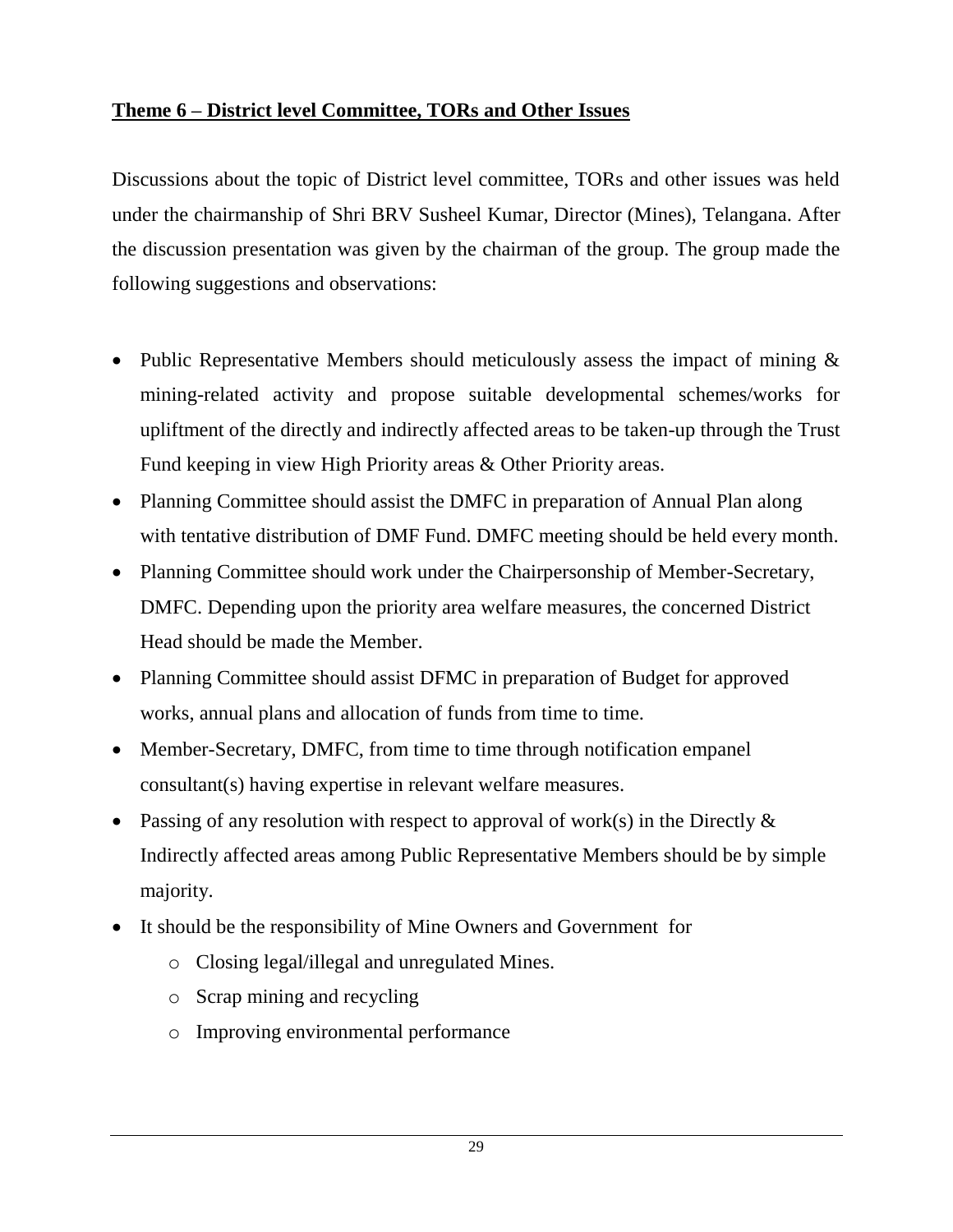- o Accurate tallying of toxic mining waste
- o Building from reusable waste
- o Closing and reclaiming sites of shut-down mines
- o Investing in research and development of Green Mining Technology
- o Replenishing the environment
- o Improving the efficiency of manufacturing processes
- There should be proportionate allocation of funds in respect of Directly Affected area and indirectly affected area. Telangana has set the proportionate allocation in respect of Directly Affected area not be less than 30%.
- Civil Societies or Non-Governmental Organizations to conduct of social audit surveys.